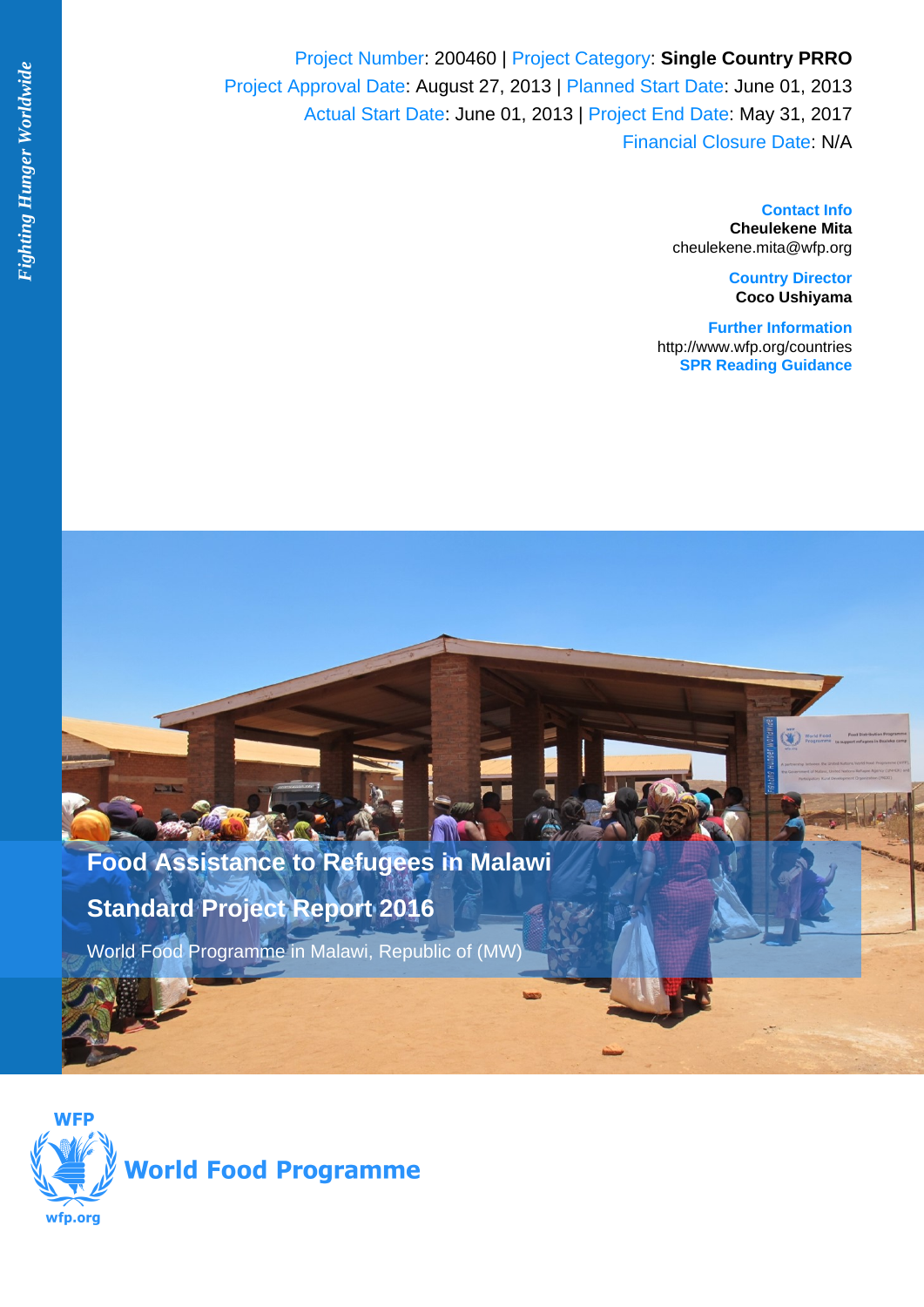# **Table Of Contents**

# **Country Context and WFP Objectives**

Country Context Response of the Government and Strategic Coordination Summary of WFP Operational Objectives

### **Country Resources and Results**

Resources for Results Achievements at Country Level Supply Chain Implementation of Evaluation Recommendations and Lessons Learned

### **Innovation**

# **Project Objectives and Results**

- Project Objectives
- Project Activities
- Operational Partnerships
- Performance Monitoring
- Results/Outcomes
- Progress Towards Gender Equality
- Protection and Accountability to Affected Populations
- Story Worth Telling

### **Figures and Indicators**

- Data Notes
- Overview of Project Beneficiary Information
- Participants and Beneficiaries by Activity and Modality
- Participants and Beneficiaries by Activity (excluding nutrition)
- Project Indicators
- Resource Inputs from Donors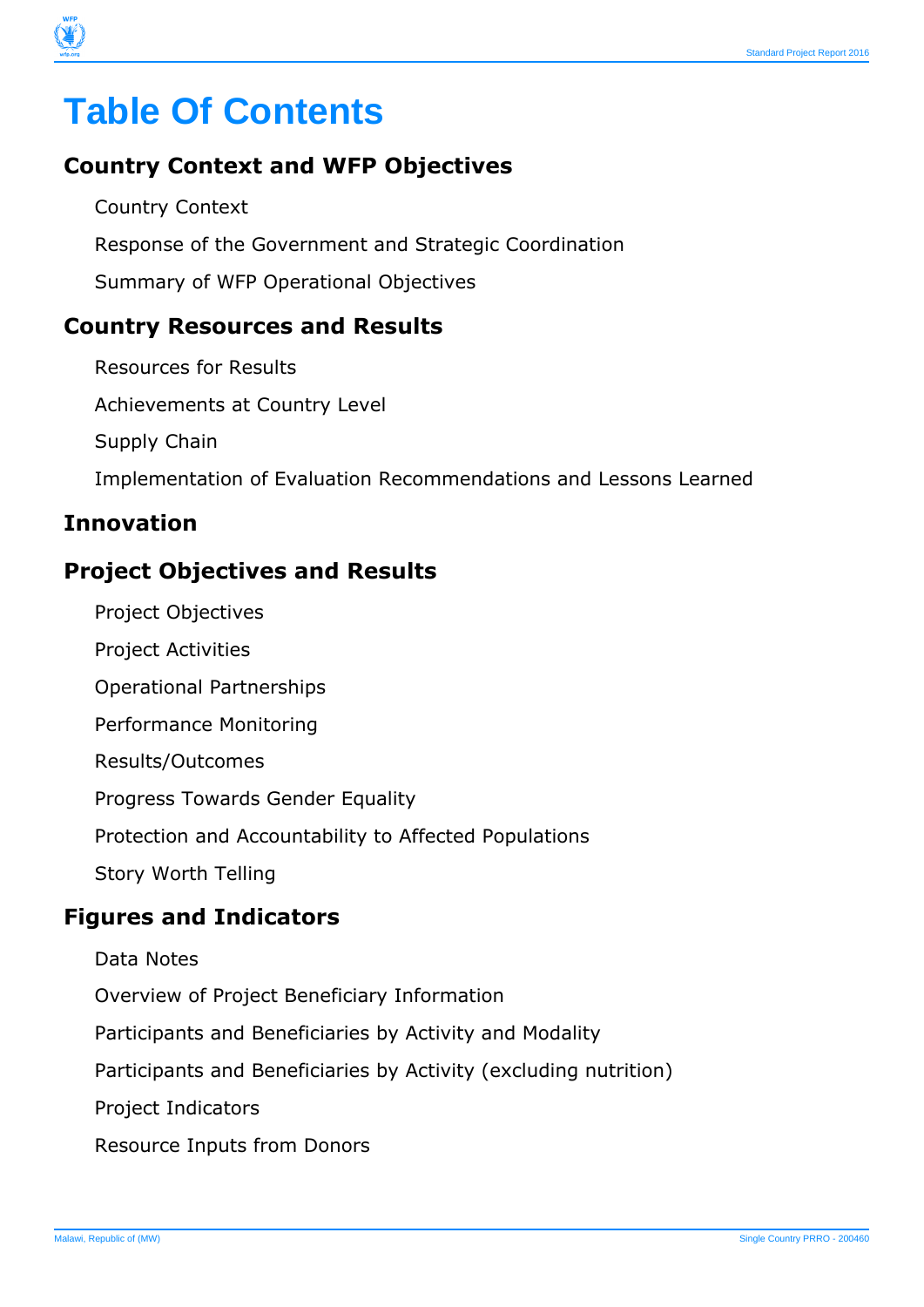# **Country Context and WFP Objectives**



# **Country Context**

Malawi, a landlocked country in sub-Saharan Africa, is hard-hit by environmental degradation and repeated climatic shocks. With a population of close to 17 million people, 53 percent of whom are under the age of 18, Malawi's population continues to expand rapidly at around 3 percent per year. Over half of Malawians live below the poverty line, with the country ranking 173 out of 188 in the UN Human Development Index. Gender inequality in Malawi continues to be among the worst in the world, ranking fifteenth lowest on the gender inequality index (2015 UNDP Human Development Report). Malawi's HIV infection rate is around 9.8 percent (Malawi Demographic and Health Survey, 2015-16), the ninth highest rate in the world.

Poverty is predominantly rural, with female-headed households experiencing higher poverty than those headed by men. Some 51 percent of female-headed households are afflicted by severe food insecurity compared to 38 percent of male-headed households, according to Malawi's latest Integrated Household Panel Survey report (NSO/IHPS 2014).

Over 80 percent of livelihoods in Malawi are dependent on agriculture, which is mostly rain-fed, making the growing season highly vulnerable to seasonal fluctuations in rainfall. Malawi's landholdings are also generally small and densely cultivated. Smallholder farmers contribute 70 percent of the overall national agricultural sector, and most produce maize on a subsistence basis (Government of Malawi, 2014).

For two consecutive growing seasons, the country has seen major drops in year-on-year maize production, leaving significant proportions of the population without enough food, thereby necessitating large-scale and nearly year-round humanitarian responses to food insecurity.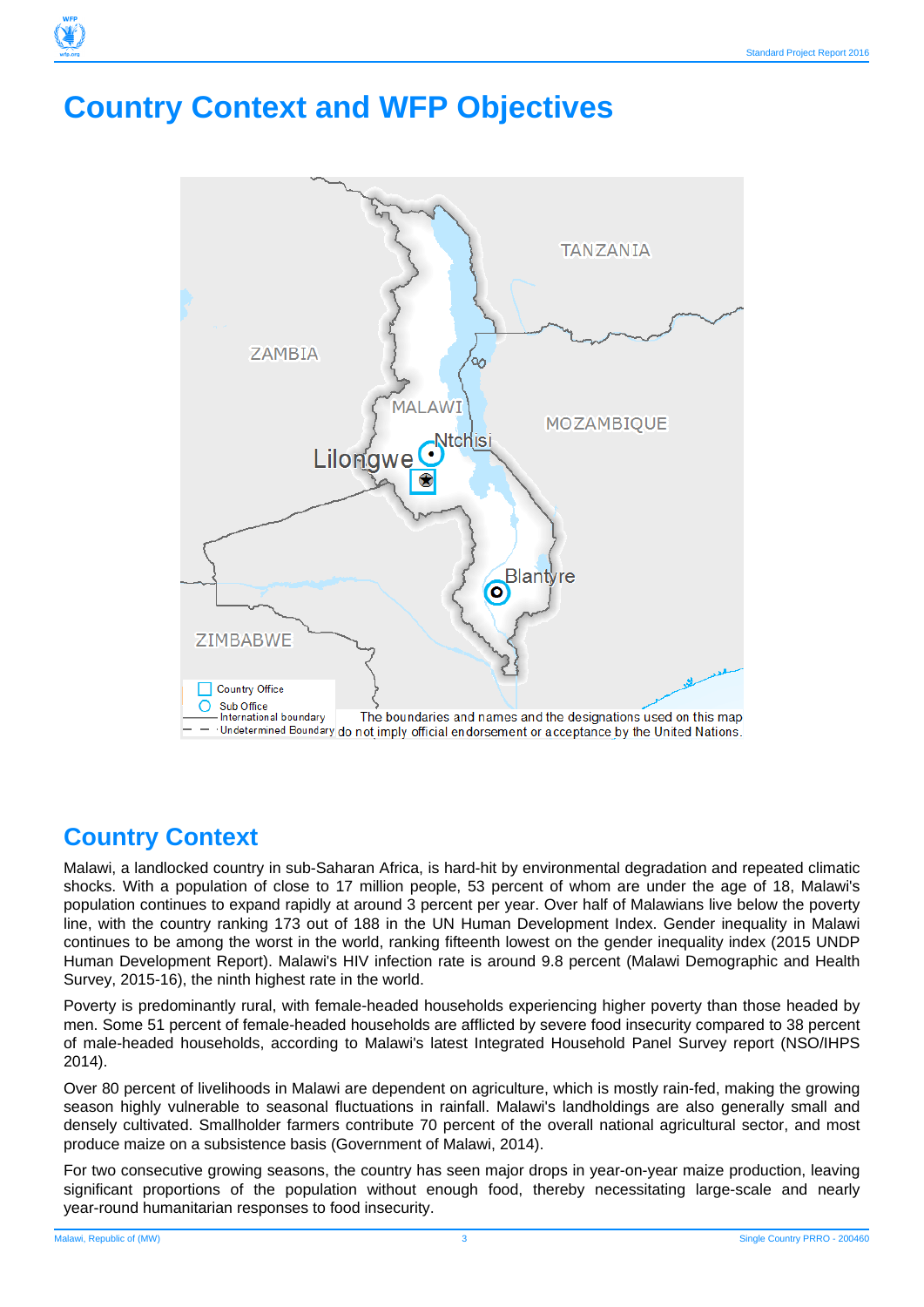

Deforestation in Malawi has resulted in prolonged water shortages and increased power blackouts countrywide over the past year, which has merely heightened the demand for trees. According to the United Nations Environment Program, deforestation across the continent is twice that of the world's average, which makes breaking the cycle of food insecurity for countries like Malawi more difficult.

Year-on-year stress provided insufficient time to recover between shocks, forcing many households towards negative coping strategies, depleting assets and their recovery capacity. According to the latest Integrated Context Analysis (ICA) conducted by WFP in 2014, nearly half of Malawi's 28 districts have experienced at least four major shocks in the last decade. Shocks have disproportionately affected districts in the southern region with the three southern districts of Balaka, Chikwawa and Nsanje having been targeted for humanitarian assistance every year since 2005.

These challenges are aggravated by a volatile economy with one of the highest inflation rates in the world that remained consistently at 20 percent or greater throughout the year. Average incomes were among the three lowest globally, with a GNI per capita of just USD 350 (World Bank 2015), which was further exacerbated by poor prices for cash crops, including tobacco, tea and cotton, among others. The worsening economic situation has hit Malawi's poor especially hard, negatively affecting their ability to access wage-earning work or food. The macroeconomic situation also continued to be affected by withheld donor budgetary aid, further destabilizing the economy and public services.

Continued support to education remains critical given that, among the poorest Malawians, half of young women aged 15-24 and a third of young men are illiterate (NSO/IHPS 2014). Malawi's primary school completion rate is 51 percent, and only 37 percent of students transition into secondary school (EMIS 2015). Dropout rates and absenteeism are high, especially during months of increased food insecurity, when girls tend to be disproportionately affected. Teenage pregnancies account for a large portion of dropouts in the higher primary school classes (MDHS 2015/16).

Nutrition insecurity in the country remains precarious with children under five experiencing a high stunting rate of 37 percent. This is linked to, among other factors, poor dietary diversity, a high disease burden and persistent annual food shortages. According to the 2015 Cost of Hunger in Africa study in Malawi, child undernutrition, which is associated with 23 percent of child mortality cases, costs an estimated USD 597 million each year, equivalent to 10.3 percent of GDP.

Since 1990, Malawi has also hosted refugees, mainly from the Great Lakes Region and more recently from Mozambique. Some 32,500 refugees and asylum seekers were living in Malawi as of 2016, an increase of about 8,000 refugees from the previous year.

During 2016, Malawi faced the worst food insecurity in the country's history with two major consecutive shocks. Following the catastrophic floods of 2015, and while the 2015/2016 food insecurity response was still underway to address the first national food deficit in over a decade, the most severe El Niño event in 35 years caused wide spread erratic rains, dry spells, failed harvests and an even higher national food deficit in 2016 along with abnormally high food prices. Such high levels of successive shocks severely exacerbated the affected populations' vulnerability and in April 2016, the President of Malawi declared the second national state of disaster while in June 2016, level three corporate emergency was declared for the region. Responding to the unprecedented levels of food insecurity, WFP undertook the country's largest and longest response from July 2016.

# **Response of the Government and Strategic Coordination**

The year 2016 provided an important space for Government and partners to consolidate efforts aimed to break the annual cycle of food and nutrition security. As a primary partner of the Government in these discussions, WFP continued its strategic shift from relief to resilience and maintained its suite of interventions that operate across the humanitarian-development nexus.

With the national focus pulled to addressing humanitarian crises, the finalization of the National Development Plan (NDP) was delayed, with the NDP expected to be operational from 2018. Correspondingly, UN partners extended the 2012-2016 United Nations Development Assistance Framework (UNDAF).

As the Government embarks on the new national planning processes, WFP is ensuring availability of a rigorous body of evidence to inform the NDP, the next iteration of the UNDAF, and WFP's own programmes in support of the goals that will be outlined in these documents.

Following the severe effects of El Niño in 2016, the Government stepped up national response efforts with the President declaring a state of national disaster in April. To coordinate and implement the national humanitarian response to food insecurity, the Government activated the national cluster system that manages the response by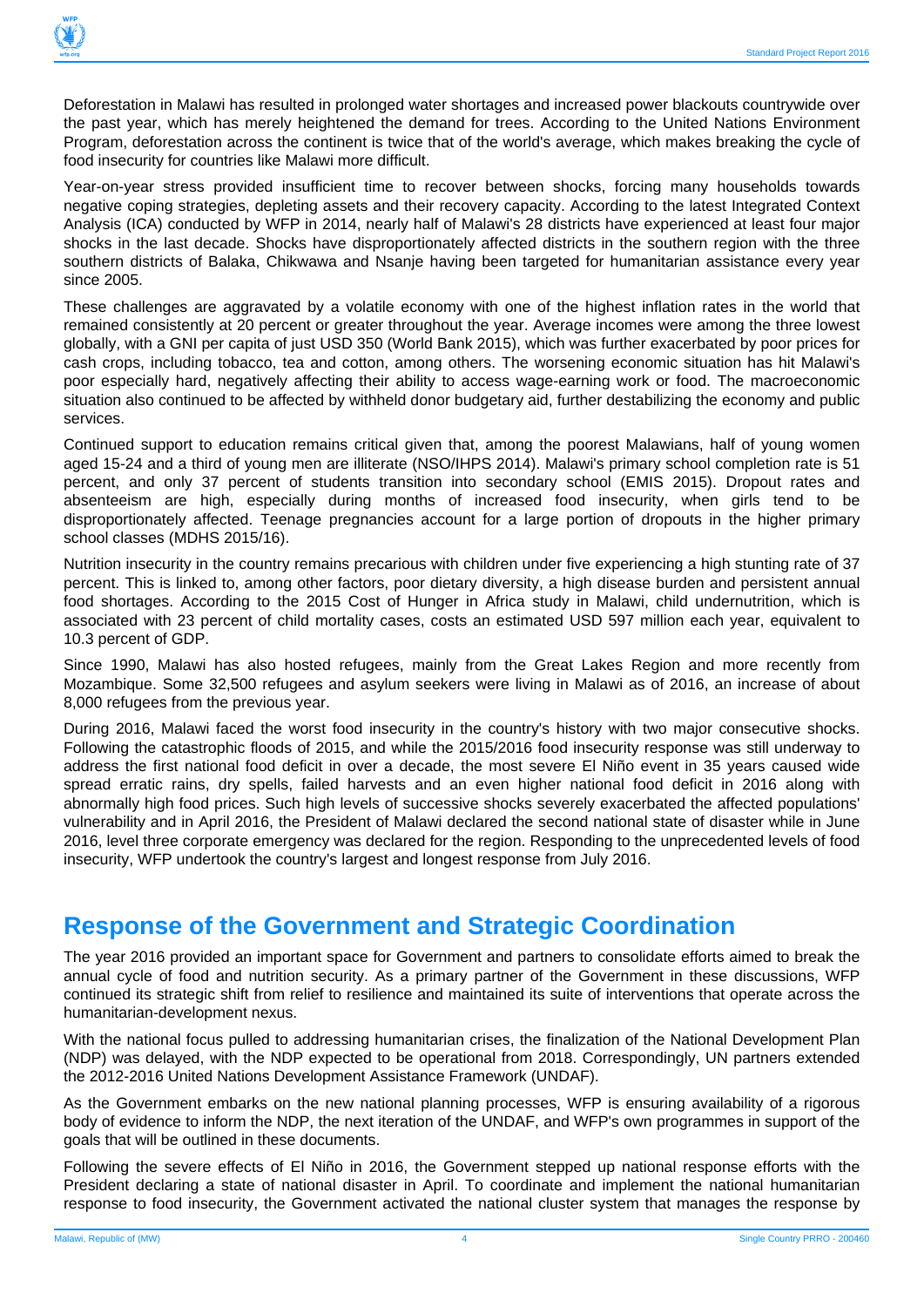

sector and is led by the Government and co-led by UN agencies. WFP co-leads the national food security cluster with the Department of Disaster Management of Affairs (DoDMA) and the national Transport, Logistics and Communications cluster with the Ministry of Transport and Public Works (MoTPW).

WFP actively participated in all other national clusters, such as the national nutrition cluster led by the Ministry of Health, and co-led by UNICEF, and through which all treatment programmes are coordinated. Within the national education cluster, led by the Ministry of Education, Science and Technology (MoEST) and UNICEF, WFP expanded its school meals programme to cater for additional emergency needs.

As part of enhanced coordination with the national agriculture cluster, led by the Ministry of Agriculture, Irrigation and Water Development (MoAIWD) and FAO, WFP's relief food assistance was coordinated with seed fairs and other farming inputs and livestock to simultaneously meet peoples' immediate needs and support a better crop harvest in the following year.

To strengthen Accountability to Affected Populations under the relief response, WFP enhanced the collaboration between the food security cluster and the national protection cluster, with specific efforts on improved information sharing, participation and complaints and feedback mechanisms, including the roll out of a toll free complaints hotline.

The Government consolidated all cluster efforts into a national Food Insecurity Response Plan which was launched in June 2016 and guided the overall delivery of assistance and safety net support during the emergency period, which also included preparedness and risk reduction efforts.

Throughout the year, WFP strengthened its support to national social protection under the Malawi National Social Support Programme (MNSSP) 2012-2016. WFP contributes to all five pillars of the national programme, through operating the largest school meals programmes in the country, aligning and providing technical assistance to the public works pillar through implementing the FFA programme, contributing to the village savings and loans and microfinance pillars through the R4 Rural Resilience initiative, and providing technical support to the Social Cash Transfer Programme (STCP). Under the MNSSP's school meals pillar, WFP and partners developed best practice guidelines to strengthen national delivery of the programme, and also continued to showcase a model for sustainable school meals through the Home Grown School Meals (HGSM) programme. The HGSM programme also benefits from partnership with UNICEF and UNFPA as part of the UN Joint Programme on Girls Education, supporting the Government with a comprehensive approach to improve access and quality education for girls.

In addition, the Government finalized the National School Health and Nutrition Policy in August 2016, developed with support from WFP Malawi and the Brazil-based WFP Centre of Excellence, which provides an overall framework for sustainable, coordinated and comprehensive health and nutrition in Malawi's schools.

With the expiration of the MNSSP in 2016, the Government tasked WFP as one of five organizations to guide the redesign process for the successor programme. WFP is undertaking this work with the aim of strengthening social protection systems and fostering greater linkages between social protection and the humanitarian response towards a more shock responsive mechanism.

In support of Sustainable Development Goals (SDGs) 2 and 17, which prioritize zero hunger efforts and partnership, respectively, WFP continued to invest in South-South Cooperation type of learning exchanges in 2016. For example, through its Prevention of Stunting pilot project that is creating a blueprint for national and global efforts to tackle stunting in line with the Scaling Up Nutrition (SUN) movement, WFP hosted a multi-country learning visit in July 2016 with members of national governments and WFP nutritionists from five countries in the region to share lessons on reducing chronic undernutrition. Specific focus was given to the pilot's pioneering community-based strategy that embraces multi-sectoral, mutually-reinforcing projects and tailored SBCC to improve nutrition.

# **Summary of WFP Operational Objectives**

In 2016, WFP continued to support the Government in achieving a food and nutrition secure and resilient Malawi. This was operationalized through a 2012-2016 country strategy, and four operations in 2016 that prioritized meeting emergency needs of acutely food insecure Malawians and refugees, providing social and nutritional support for vulnerable groups, building resilience of food insecure communities through productive asset creation and innovation in risk management and climate services, and providing agricultural market support to small-scale farmers. Throughout the year, WFP sought value-adding partnerships and greater synergies within its portfolio of work to maximize benefits for the assisted populations.

Guided by the continued strategic shift from relief to resilience, WFP in 2016 continued to address the structural drivers of hunger wherever possible by integrating seasonally-appropriate productive asset activities into the relief response, prioritising better alignment with government programmes through measures such as the automatic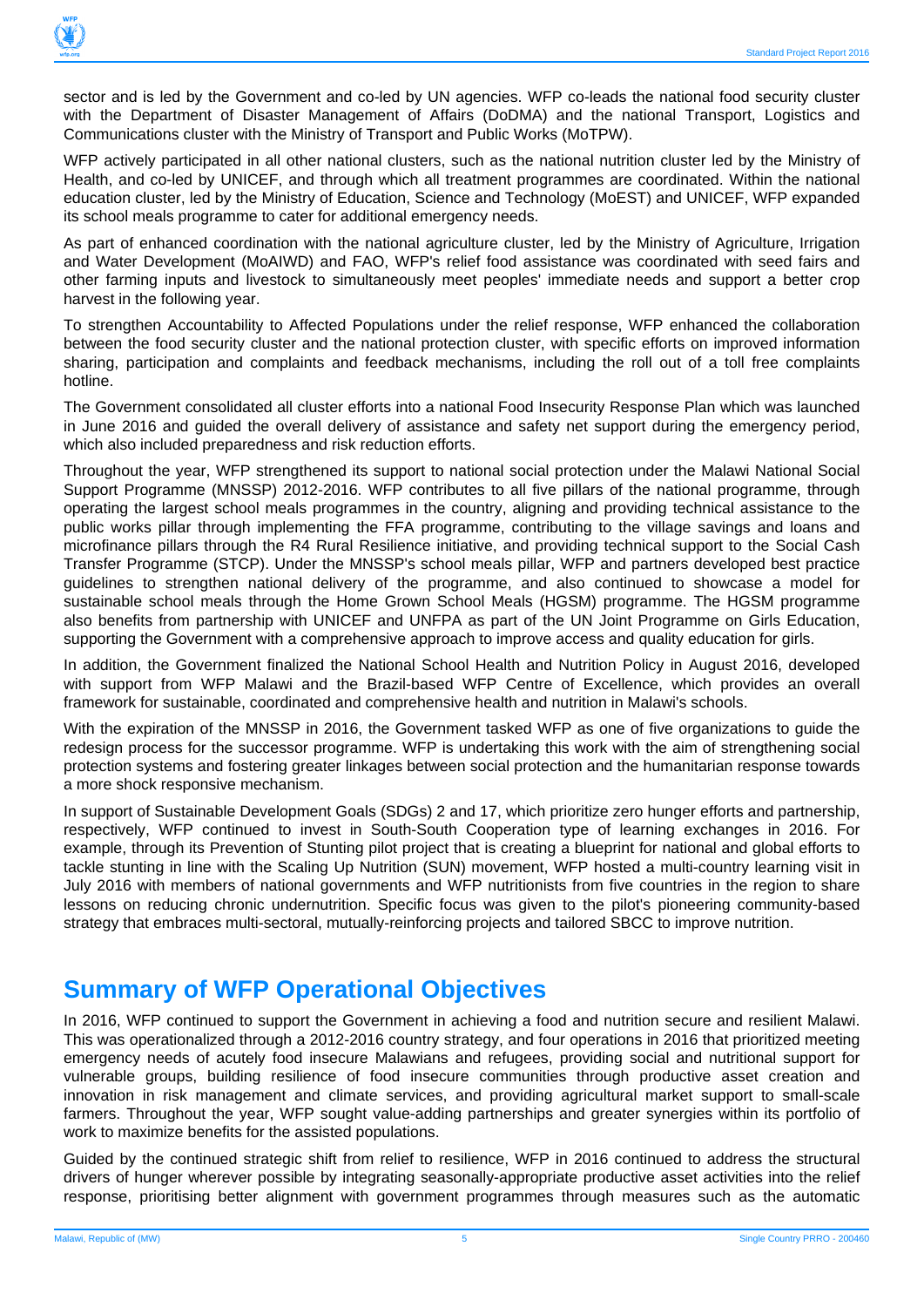

inclusion of people receiving social cash transfers from the Government into the relief response, and scaling up social and behaviour change communication.

**Country Programme: CP 200287 (2012-2018) with an approved of budget USD 200 million** aimed to improve primary education outcomes, reduce malnutrition among vulnerable groups and build national capacity in the design and implementation of disaster risk reduction measures. These objectives were supported by WFP's Prevention of Stunting pilot project and the Purchase for Progress initiative.

**Relief Operation: PRRO 200692 (2014-2017), with an approved budget of USD 540 million,** supported government efforts to address record-setting levels of acute food insecurity in 2016 whilst simultaneously building resilience and strengthening livelihoods to reduce vulnerability to shocks through a Food Assistance for Assets (FFA) programme. This objectives of this operation was complemented by two pilots initiatives: R4 Rural Resilience and the Global Framework for Climate Services (GCFS).

**Special Operation: SO 200685 (2015-2016), with an approved budget of USD 2.8 million,** was originally activated to provide augmented logistics support during the 2015 floods disaster in Malawi, but remained active for the first part of 2016 to allow for the completion of five Bailey bridges (portable, pre-fabricated bridges) that restored access on three critical transport routes. The SO also supported preparedness measures for the significant relief response to El Niño-induced food insecurity, which started from July 2016 under the PRRO 200692, by boosting transport and storage capacity ahead of the response.

**Relief Operation: PRRO 200460, with an approved budget of USD 17.9 million,** aimed to contribute towards achieving and maintaining food security while addressing micronutrient deficiencies in children under two among the population of asylum-seekers and refugees in Malawi's two refugee camps.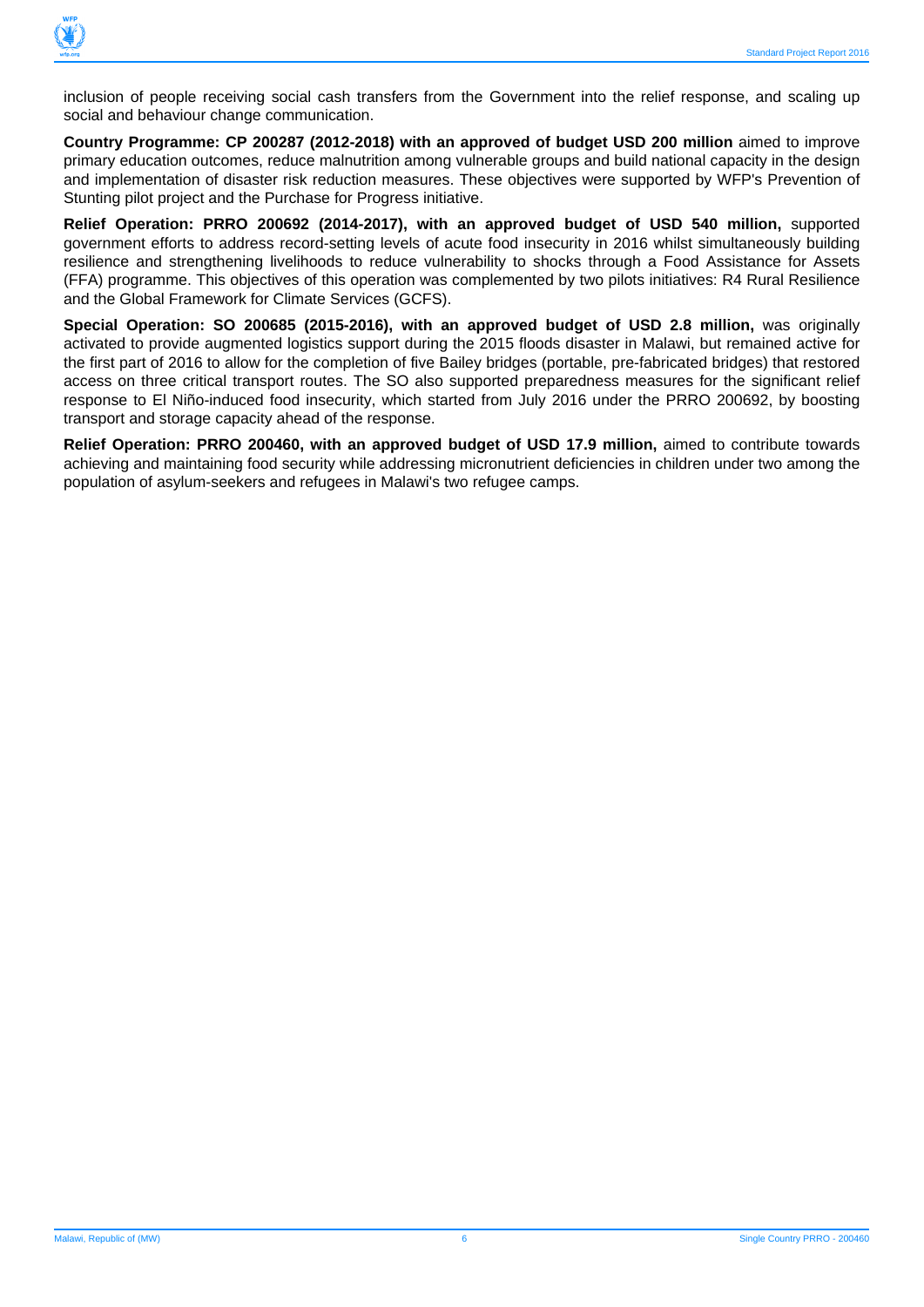

# **Country Resources and Results**

# **Resources for Results**

WFP required significantly high levels of resources in 2016, amounting to USD 280 million, to respond to the unprecedented levels of acute food insecurity, as well as to maintain and scale up ongoing safety net and development programmes. In this regard, both PRROs and the Country Programme underwent budget revisions to cater for increased needs and to extend activities beyond the end of 2016.

Enhanced partnership with the Government of Malawi was demonstrated by its contribution to WFP's operations, which included cash and in-kind contributions valued at USD 112 million. This support was also enabled by partnerships between WFP, the Government, international finance institutions, and other donors.

The Country Office continued to share regular situation reports, resourcing alerts, pipeline information, and reports on results and learning with donors throughout the year to elevate the awareness of resource requirements and demonstrate the impact of WFP operations in sustaining people in times of crisis. These communication efforts were further enhanced by engagement with media and donors in the field. In 2016, the Country Office hosted journalists from international media outlets 13 times and organized 22 visits for donors.

The strong government commitment to tackle food insecurity in the country encouraged increased support from traditional donors, and also brought forward contributions from new donors. By the end of 2016, WFP had received contributions from 27 different donors, including eight from the private sector. Funds were also raised through the ShareTheMeal app, which engaged smartphone users around the world in WFP's school meals work in Malawi.

Food donations made up one third of all resources received overall in 2016, which went towards in-kind food assistance as the largest budget component. A total of USD 23 million was raised for cash-based transfer programming in 2016, for both the 2016 and 2017 needs.

Activities across all operations experienced ration cuts throughout the year for various commodities, when contributions took up to four months to be received. To overcome challenges of timeliness, WFP accessed internal advance financing to kick start procurement and project activities as much as possible. Overall, WFP received donor approval to access advance financing 45 times in 2016, which resulted in time gains by as much as two months.

With the resources received, WFP sought to improve organisational performance wherever possible to ensure value for money. For example in 2016, WFP and other UN agencies pooled demand for internet services, use of vehicles, and other joint common services, which notably reduced information and communication technology costs by 50 percent. Further attempts to reduce costs included use of air travel for staff on duty travel between the WFP office in Blantyre, which is in the southern region where the bulk of WFP operations happen, and the capital city Lilongwe, which hugely contributed to reduce travel time, reduced emissions, and reduced cost in terms of transport and staff costs. Light vehicle costs were also minimized by opting to rent local vehicles, if and as needed, rather than importing additional vehicles overseas, which enabled WFP to maintain the necessary wide scale field presence to run and monitor operations at a lower cost.

To expedite the augmentation of staffing capacity from 155 to 261, an increase of some 106 staff, to quickly roll out activities during the emergency response period, WFP created a recruitment roster and trained an internal core interview panel to streamline processes and increase recruitment efficiency.

# **Achievements at Country Level**

In 2016, WFP reached over 6.6 million people through its food and nutrition security interventions with close to 250,000 mt food and USD 10.1 million cash. While this represents the cumulative beneficiaries who received food and cash assistance across programmes, taking into account individuals participating in multiple projects, WFP has reached 6 million Malawians. Overall, slightly more women than men were assisted at 52 percent and 48 percent, respectively.

The majority of beneficiaries (about 90 percent) were served under the relief component of PRRO 200692, which was the vehicle through which WFP supported the Government of Malawi in responding to widespread acute food insecurity during the 2015/16 lean season (January-April 2016) and 2016/17 lean season (July-December 2016).

WFP scaled up nutrition support and safety nets, including school meals and FFA, for more than 1 million people. More than 60,000 smallholder farmers benefited from the Purchase for Progress initiative, through which they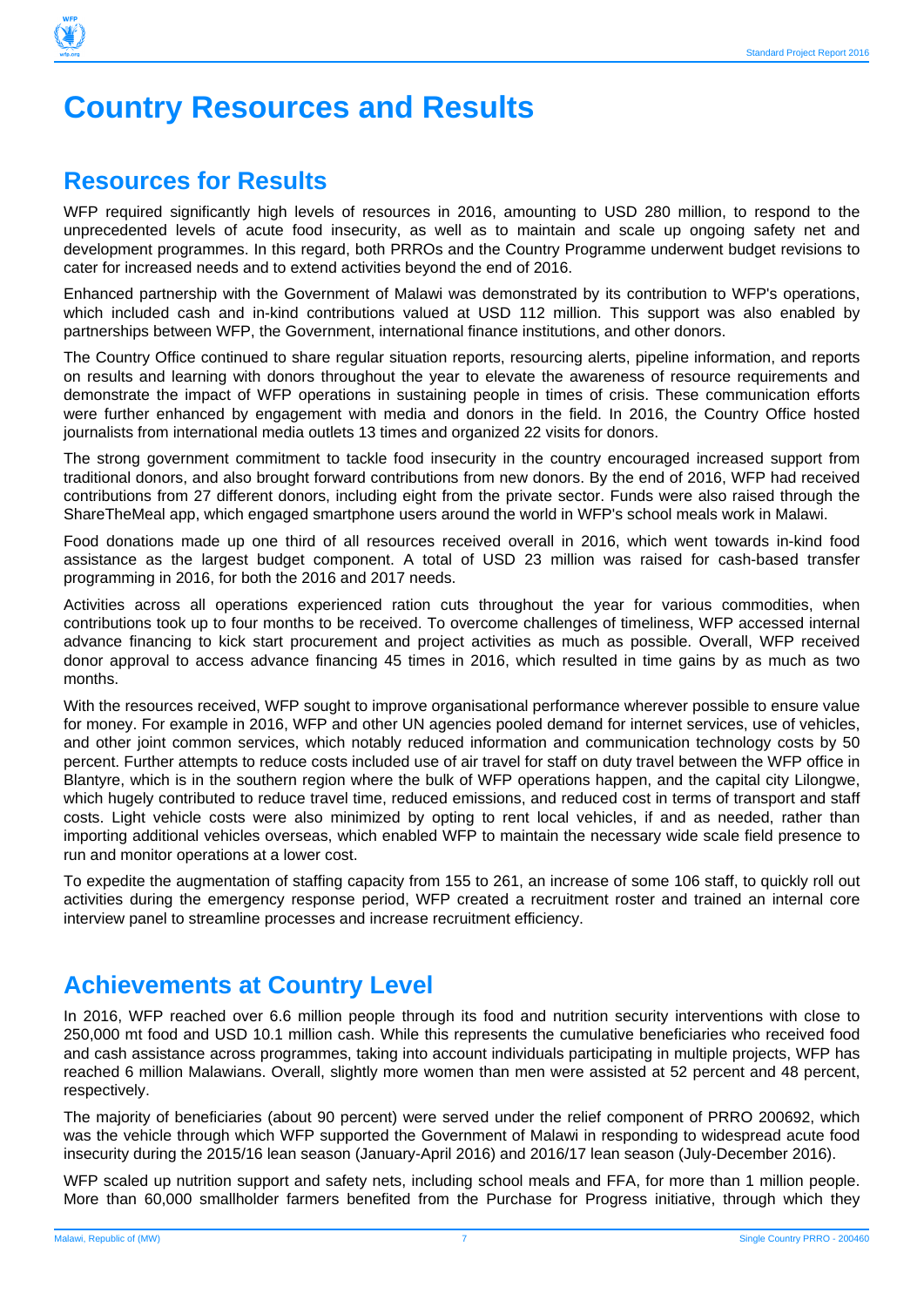

received capacity building support to improve their productivity and connect to formal markets.

WFP also continued to provide assistance to asylum seekers and refugees residing in Dzaleka and Luwani camps in Malawi.

WFP assistance was essential in stabilizing and minimizing the deterioration of food security. Overall, the percentage of beneficiaries in the lowest food consumption category (poor) remained stable at around 20 percent at the start and end of the relief response, with almost no difference between households headed by men and those headed by women. Similarly, the Coping Strategy Index, slightly improved (reducing from about 18 to 17), signalling a stable situation in the coping strategies and frequency with which beneficiaries had to adopt them in order to meet their food needs.

Considerable progress was made in bridging the humanitarian-development divide through the relief response under PRRO 200692. For example, WFP trialed the use of the national social protection programme's Unified Beneficiary Register for targeting of relief assistance, which ensured the automatic registration of recipients of the national Social Cash Transfer into the relief response, and also rolled out complementary productive asset creation at a large scale (reaching more than 1 million beneficiaries) to start the recovery process.

Enhanced accountability to the affected population was made possible by more robust complaints management, with the roll out of a toll-free complaints hotline enabling two-way communication between WFP and the beneficiaries.

Relief assistance was complemented by WFP's logistics and infrastructure work under Special Operation 200685, through which, in 2016, five Bailey Bridges were successfully installed to repair infrastructure damaged by the 2015 floods disaster.

WFP managed to stabilise and improve participants' food security status under the FFA programme, which expanded to three more districts and an additional 10,000 households in 2016. In Balaka district, where the FFA programme had completed its second full year in 2016, the percentage of households with poor food consumption remained below one percent. The programme also included complementary inputs from the R4 Rural Resilience Initiative, the Global Framework for Climate Services, and Village Savings and Loans (VSL) groups, which included access to credit, index-based micro insurance, and reliable and timely climate information.

In the other six FFA districts, implementation varied between four to 10 months by the time of data collection. In these districts, improvement or stabilization was noted across indicators, demonstrating the immediate effect of introducing the programme in food insecure areas. Beneficiaries' food consumption improved, with a reduction from 24 percent to 10 percent in the "poor" category, and were maintained in the borderline food consumption category (at roughly 40 percent), suggesting a progressive increase in food security levels. Dietary diversity also improved with the beneficiaries consuming food from an average of five food groups versus the four food groups at the start of the intervention.

Notable asset creation achievements include more than 10.3 million tree seedlings raised, of which the majority will be planted in degraded land, woodlots, watershed areas, and in the grounds of schools, clinics and religious centres; more than 47,300 heaps of compost were created with the aim of improving soil fertility to boost future production; and over 3,200 hectares land turned into vegetable gardens which ensured the availability of diverse vegetables for consumption.

WFP's school meals and nutrition interventions contributed to increased access to pre-primary and primary education for boys and girls, and prevented an increase in the incidences of malnutrition among children, women and adolescent and adults on TB treatment, at a time when they would have otherwise worsened given the high food insecurity. Evidence showed improved enrollment and stabilized attendance (at greater than 89 percent) and retention rates (at greater than 95 percent), while drop-out rates slightly worsened in the 2015/16 academic year (at 4.5 percent). However, drop-out rates still met the target of under 5 percent and remain a significant improvement from the baseline figure of nearly 13 percent.

WFP's coverage of nutrition treatment services increased to 95 percent of the population eligible for nutrition support, mainly due to the countrywide mass screening campaign conducted by the national nutrition cluster. Key outcome performance indicators of recovery, default, and mortality rates all remained stable as compared to 2015 and continued to outperform set targets for the third consecutive year. However, the non-response rate (the percentage of people that do not recover within the treatment window) slightly worsened in 2016.

In 2016, WFP maintained and improved the National Capacity Index (NCI) for nutrition and school meals, respectively, through its role in spearheading the approval of the National School Health and Nutrition (NSHN) Policy and ongoing support to the Government in enhancing front-line workers' knowledge, skills and competencies in the implementation of nutrition treatment programmes. The NCI measures change in capacity level according to milestones agreed to against a country's overarching capacity strengthening objectives, with an increase indicating a country's improved capacity to reduce and eliminate hunger.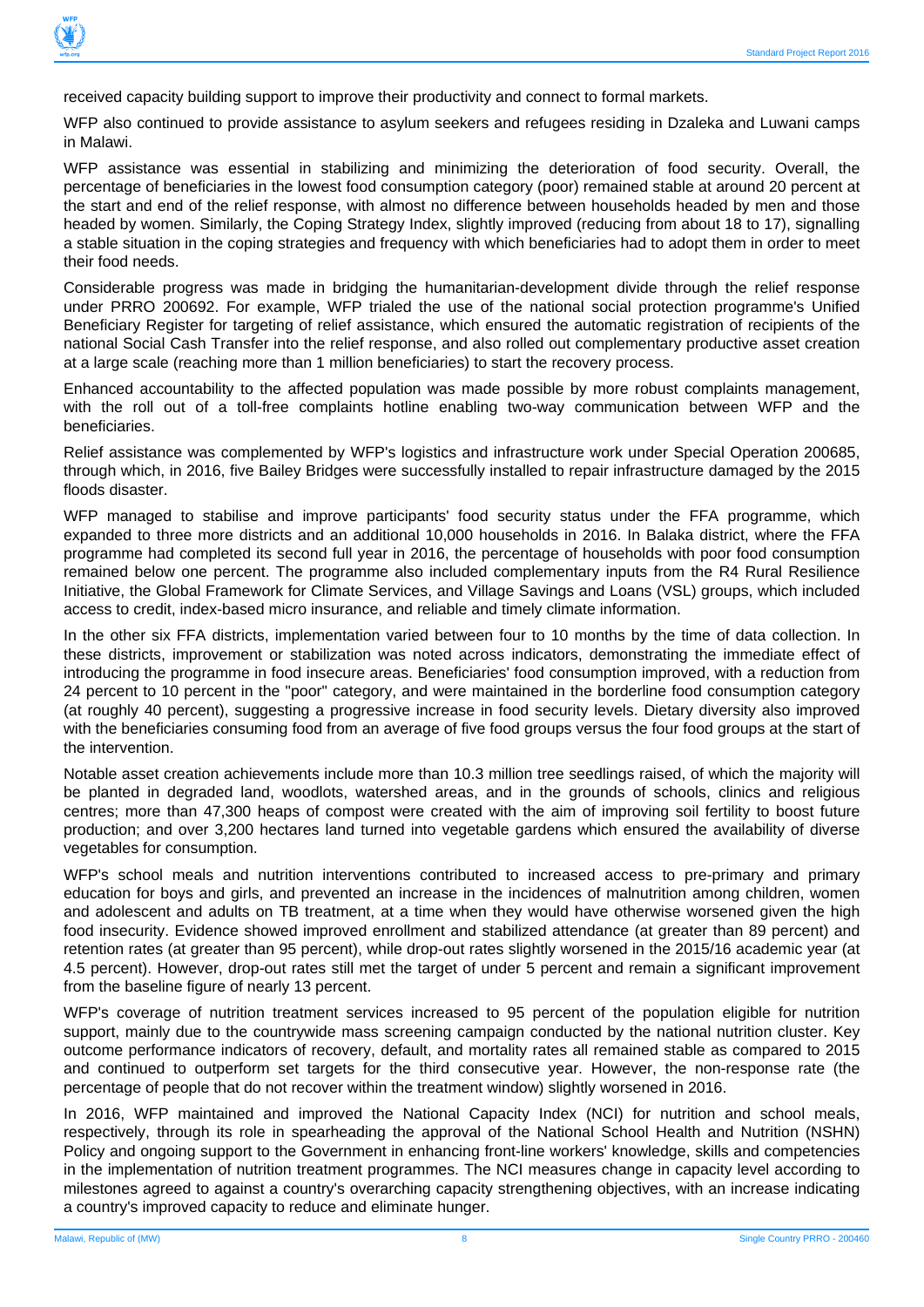

# **AND Annual Country Beneficiaries**

| <b>Beneficiaries</b>                  | <b>Male</b> | Female    | <b>Total</b> |  |
|---------------------------------------|-------------|-----------|--------------|--|
| Children (under 5 years)              | 491,465     | 509,002   | 1,000,467    |  |
| Children (5-18 years)                 | 1,286,494   | 1,337,412 | 2,623,906    |  |
| Adults (18 years plus)                | 1,073,075   | 1,262,149 | 2,335,224    |  |
| Total number of beneficiaries in 2016 | 2,851,034   | 3,108,563 | 5,959,597    |  |







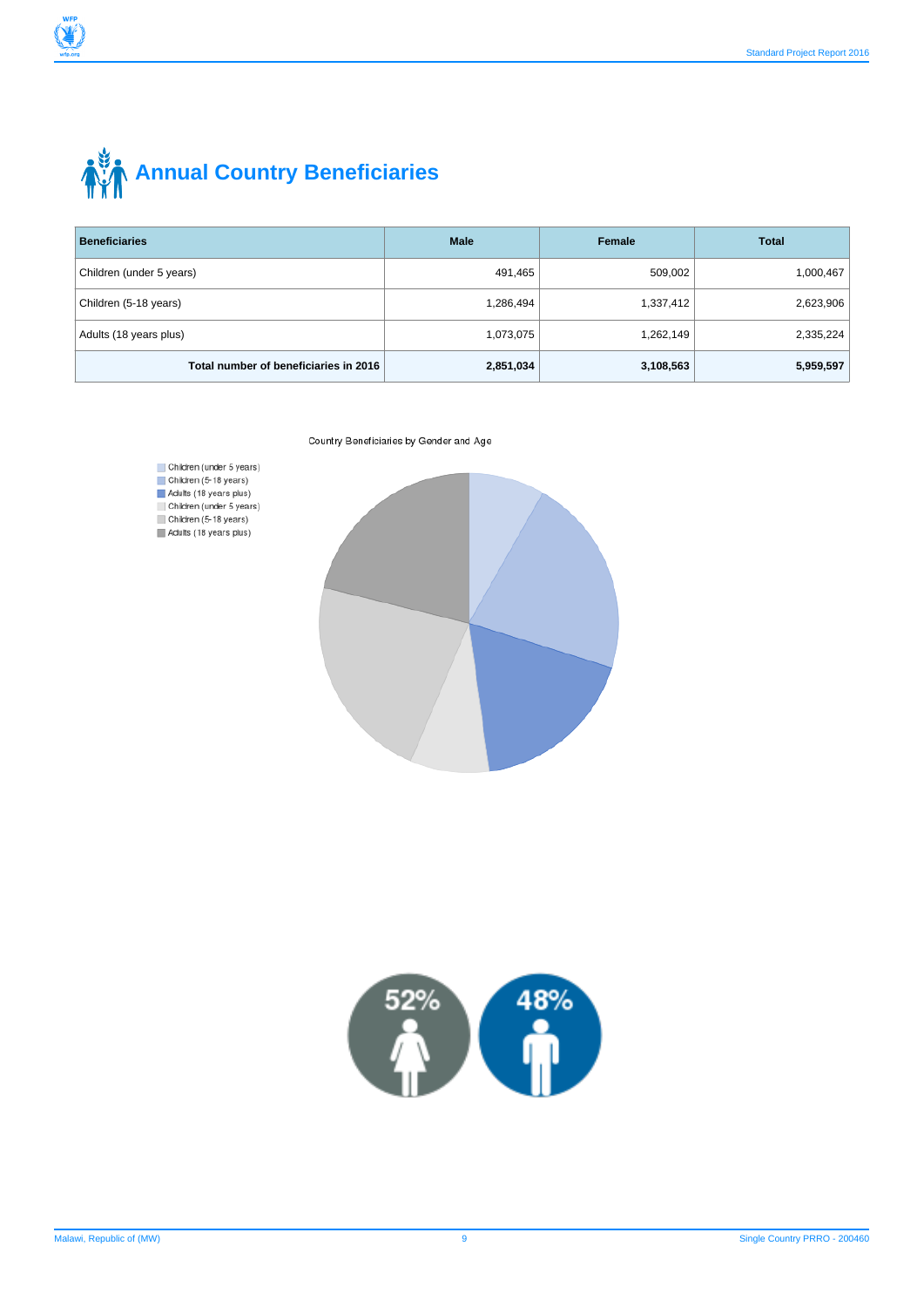

# **Annual Food Distribution in Country (mt)**

| <b>Project Type</b>                      | <b>Cereals</b> | Oil                      | <b>Pulses</b> | <b>Mix</b> | Other | <b>Total</b> |
|------------------------------------------|----------------|--------------------------|---------------|------------|-------|--------------|
| <b>Country Programme</b>                 | 445            | $\overline{\phantom{0}}$ | -             | 14,272     |       | 14,717       |
| Single Country<br><b>PRRO</b>            | 196,641        | 4,474                    | 25,655        | 7,304      |       | 234,073      |
| <b>Total Food</b><br>Distributed in 2016 | 197,085        | 4,474                    | 25,655        | 21,576     | -     | 248,790      |

# **Cash Based Transfer and Commodity Voucher Distribution (USD)**

| <b>Project Type</b>              | Cash       | <b>Value Voucher</b> | <b>Commodity Voucher</b> |
|----------------------------------|------------|----------------------|--------------------------|
| Country Programme                | 421,716    |                      |                          |
| Single Country PRRO              | 9,697,653  |                      |                          |
| <b>Total Distributed in 2016</b> | 10,119,369 |                      |                          |

# **Supply Chain**

WFP required over 297,000 mt of mixed food commodities to meet the needs in 2016. Of the 297,000 mt, 172,000 mt was procured from local, regional and international markets in 2016, which was supplemented by in-kind contributions to meet requirements.

Malawi depends heavily upon ports of neighbouring countries for the import of humanitarian food assistance, general goods and strategic supplies. Weak infrastructure, coupled with a transport industry that is primarily designed to support cross border activities, also makes the movement of high volumes of food assistance a formidable challenge for in-country distributions.

Commodities sourced comprised of maize, pulses, fortified vegetable oil and specialised nutritious foods made from corn soya blend (i.e. Super Cereal and Super Cereal Plus) were provided to treat moderate acute malnutrition and address micronutrient deficiencies amongst vulnerable groups, as well as to provide a daily nutritious meal to schoolchildren.

WFP procured Ready-to-Use Therapeutic Food (RUTF) as part of a new component of the nutrition programme to treat severe acute malnutrition among malnourished adolescents and adults on anti-retroviral therapy (ART) or tuberculosis treatment.

In preparedness for the full effects of El Niño and seasonal flooding, WFP procured maize meal and ready-to-eat High Energy Biscuits (HEB) as contingency commodities to respond to flood-induced food insecurity in mid-2016 in areas where people were displaced. WFP invested significant time in identifying and quality-approving a local biscuit-manufacturer, quality-approved for production of HEBs. The local supplier met half of the HEB requirements, with the balance sourced from the UN Humanitarian Response Depot in Dubai.

WFP purchased a total of 5,640 mt of maize from 22 smallholder farmer organisations, with 347 mt bought through the Warehouse Receipt System, a smallholder–friendly aggregation, procurement and structured marketing system. Local purchases of maize were primarily pursued immediately post-harvest, and subject to available resources, from June-August 2016.

In 2016, most purchases were conducted through WFP's Global Commodity Management Facility (GCMF). From the total of 159,027 mt purchased through GCMF, 25,713 mt was sourced from local suppliers, 60,940 mt from regional sources and 72,374 mt from international vendors. The total of local purchases within Malawi for the year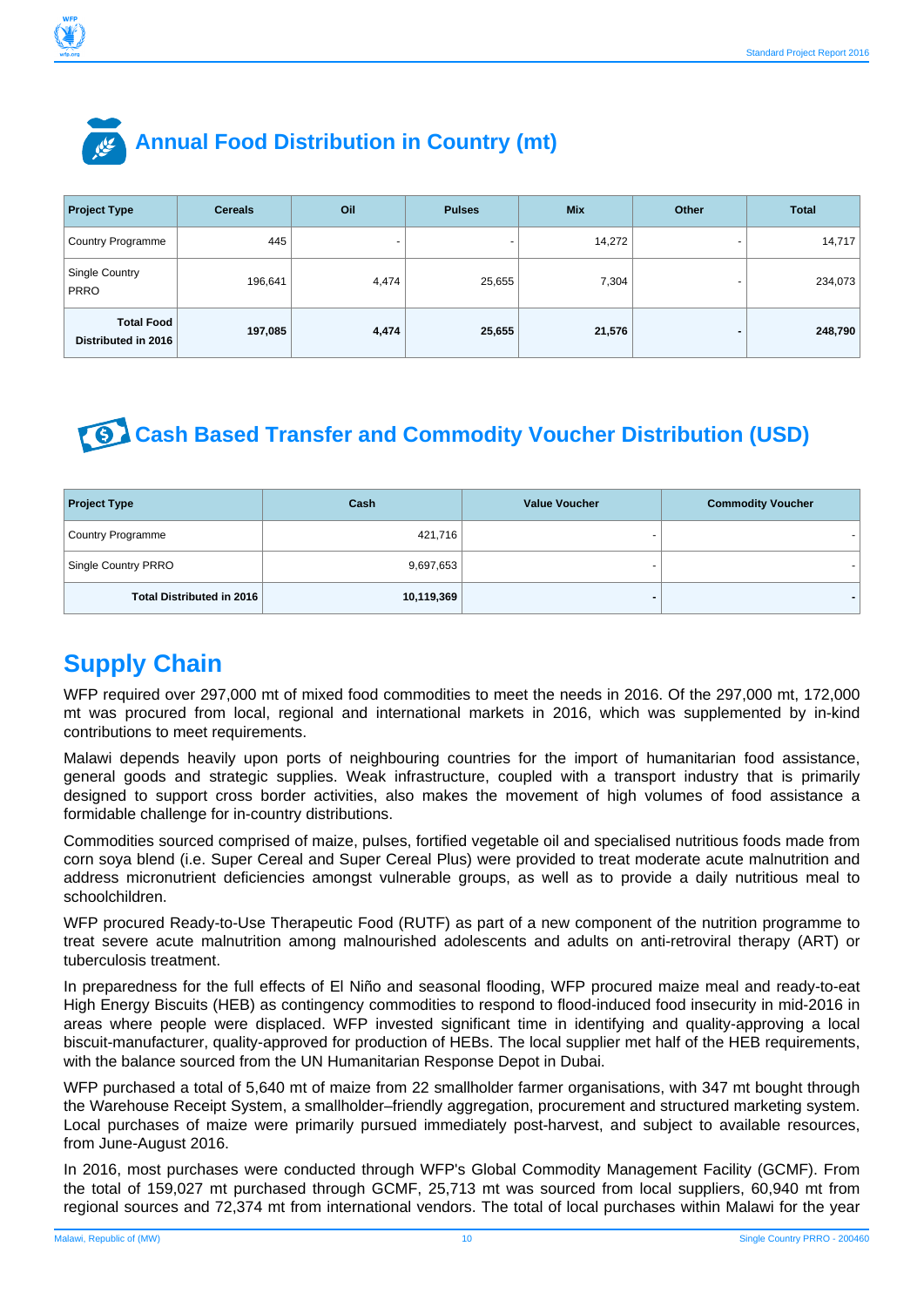

was 35,861 mt. Super Cereal Plus, RUTF and vegetable oil were specifically procured through the GCMF from regional and international markets, as they are not available at the required minimum quality standards on local markets. Super Cereal was purchased through a strategic combination of local purchases and regional purchases (through GCMF) to offset stretched capacity of local suppliers, who faced high demand and constrained production capacity due to an erratic supply of electricity. With the majority of the GCMF purchases requiring importation, WFP coordinated transport through five corridors in the region, including Beira and Nacala in Mozambique, various origins in Zambia, Dar es Salaam in Tanzania and Durban in South Africa.

Within Malawi, transporters delivered food to some 3,500 distribution points throughout the country. To meet greater needs, WFP increased the number of logistics staff by 77 percent, tripled its transporter shortlist and outsourced requirements to commercial transporters as much as possible.

In areas where the 55 commercial transporters could not reach, WFP employed its fleet of 25 off-road trucks, (4x4 and 6x6) to ensure access to difficult to reach communities and beneficiaries. WFP also installed five bailey bridges in areas which had been cut-off due to the floods; and tripled its prepositioned amount to 35,000 mt of commodities compared to 2015. This tonnage was placed in 76 strategic sites for the relief response.

Overall post-delivery losses remained minimal at 0.01 percent, due to the combined efforts of good logistics planning, handling practices by all WFP warehouse staff, commercial partners, and cooperating partner staff. Losses were primarily as a result of remote area warehousing challenges during the rainy season at final distribution points. WFP has a zero loss tolerance policy with contractors that ensures that any loss is fully recoverable.



# **Annual Food Purchases for the Country (mt)**

| <b>Commodity</b>              | Local          | Regional/International | <b>Total</b> |
|-------------------------------|----------------|------------------------|--------------|
| Corn Soya Blend               | 300            | 2,704                  | 3,004        |
| <b>High Energy Biscuits</b>   | $\overline{7}$ | ۰                      | 7            |
| Maize                         | 8,891          |                        | 8,891        |
| Maize Meal                    | 951            |                        | 951          |
| Ready To Use Therapeutic Food |                | 235                    | 235          |
| Total                         | 10,148         | 2,939                  | 13,086       |
| Percentage                    | 77.5%          | 22.5%                  |              |

# **Annual Global Commodity Management Facility Purchases Received in Country (mt)**

| <b>Commodity</b>            | <b>Total</b> |
|-----------------------------|--------------|
| Beans                       | 3,163        |
| Corn Soya Blend             | 25,826       |
| <b>High Energy Biscuits</b> | 8            |
| Maize                       | 122,498      |
| Peas                        | 6,533        |
| Vegetable Oil               | 999          |
| Total                       | 159,027      |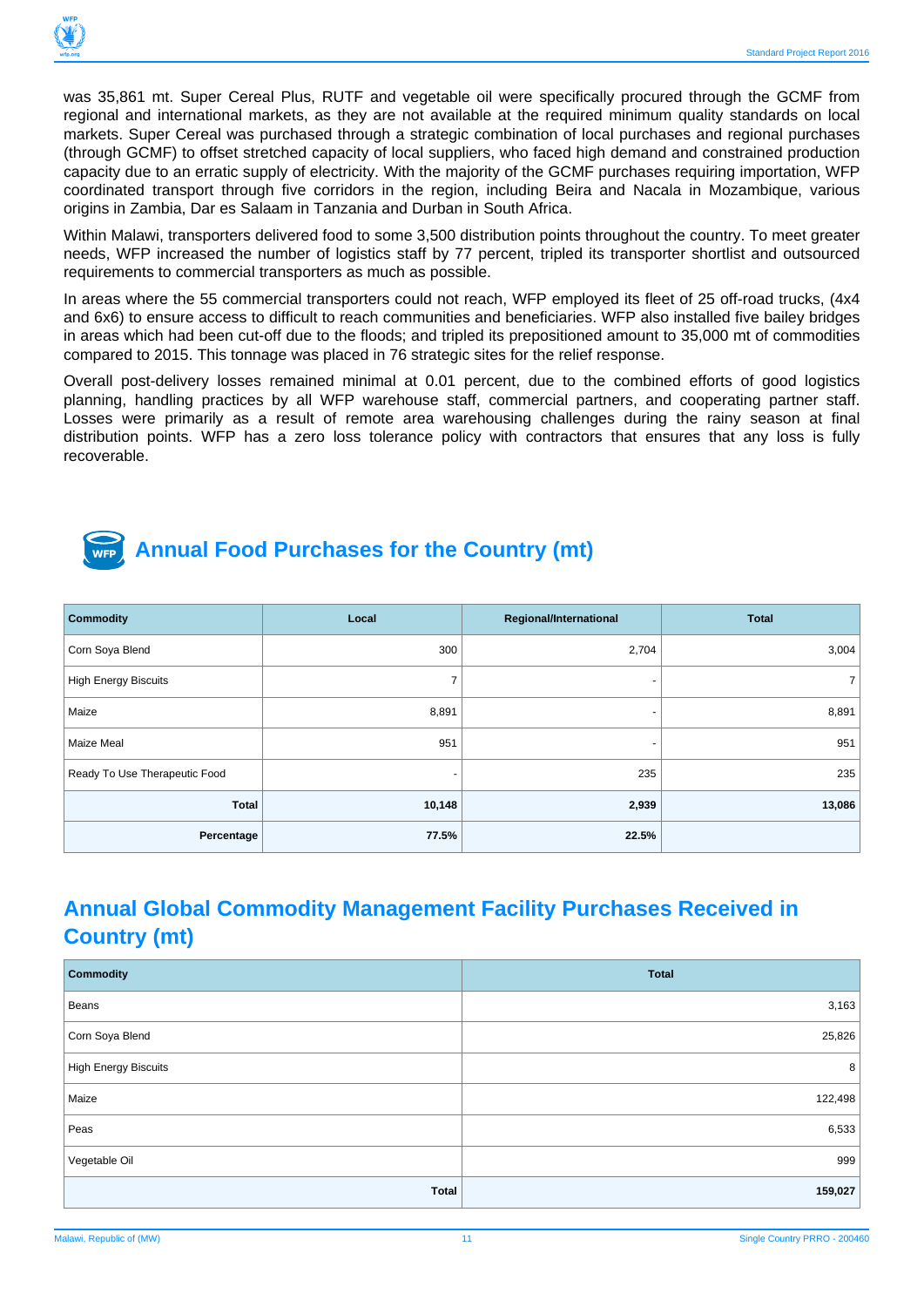

# **Implementation of Evaluation Recommendations and Lessons Learned**

Recommendations for improved programming in 2016 came from a set of evaluations and assessments conducted over the past two years, including the 2014 mid-term Operation Evaluation of the Country Programme, a 2015 evaluation of the school meals programme, the 2016 Operation Evaluation of PRRO 200692, and an After Action Review of the 2015/16 relief response (under PRRO 200692). The recommendations were broadly focused on four primary themes: strengthening government support and capacity building, improving evidence-based programming, intensifying field monitoring, and developing linkages and synergies across programmes.

#### Strengthened Support and Capacity Building

WFP made major strides in its support to the Ministry of Health to enhance national efforts in addressing malnutrition countrywide. To identify early cases of acute malnutrition among children, WFP partnered with UNICEF to support the Government in rolling out a mass screening exercise, which was complemented by intensified onsite coaching of Ministry of Health staff to improve quality of service delivery in the Community Management of Acute Malnutrition (CMAM) and Nutrition Care Support and Treatment (NCST) programmes.

WFP also supported the Government to pave the way for longer term food and nutrition security, which was a key area identified in the After Action Review of the 2015/16 relief response. For example, to better address chronic vulnerability, WFP and partners supported the Government in review of the Malawi National Social Support Programme (MNSSP), which outlines national social protection programmes that enhance the social status and rights of the ultra and moderately poor while protecting them from future vulnerabilities.

#### Evidence-Based Programming

WFP introduced an accountability framework, which included the WFP roll out of the toll-free hotline ensuring that complaints are received timely and regular feedback is provided.

WFP also conducted a cost-benefit analysis study of the Home Grown School Meals programme, which generated findings on the value for money achieved through this model, to support the gradual handover of the school meals programme to the Government.

#### Intensified Monitoring

WFP rolled out a Monitoring and Evaluation platform, known as Ona, to facilitate quicker analysis and data visualization, enabling WFP and partners to easily monitor implementation progress of operations to foster timely decision-making for programme management. WFP also enhanced its toolkit for monitoring complementary productive asset creation activities, thereby allowing WFP to better track progress.

WFP also continued the real-time monitoring of prices, food security information and malnutrition admission rates through mVAM.

#### Greater Linkages Between Programmes

WFP worked with partners to better link relief beneficiaries with nutrition-sensitive development and resilience-building initiatives. By complementing relief assistance with productive asset activities, WFP successfully responded to immediate needs while also protecting and building upon long term household resilience, thereby lessening the humanitarian-development divide. All complementary resilience-building activities were designed using the three pronged approach (3PA), which WFP adapted and improved based on experience gained in previous 3PA exercises used for its Food Assistance For Assets programme.

Other improvements included the strengthening of the cash working group and the establishment of Participatory Action Learning (PAL) to mainstream gender throughout WFP's portfolio.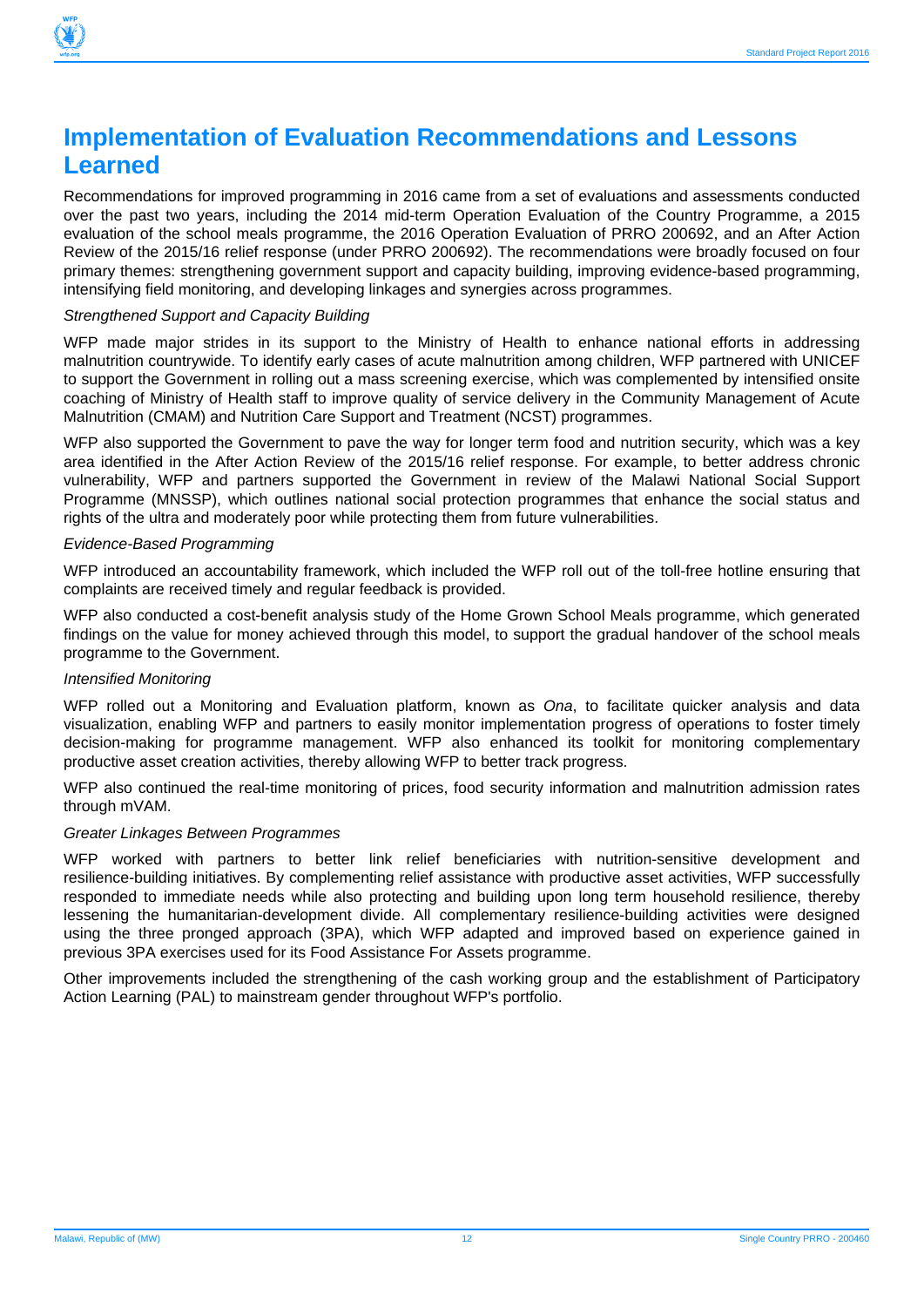

# **Innovation**

WFP worked with partners across its operations to leverage innovations and better respond to food and nutrition insecurity. By embedding resilience-building elements into the relief response it was possible to both introduce and scale-up innovations to help break the annual cycle of food and nutrition insecurity.

WFP and partners successfully advocated for the automatic inclusion of people receiving social cash transfers from the Government into the relief response and trialed the use of the Unified Beneficiary Registry – initially developed to serve the needs of long-term social protection programmes and collects core demographic and vulnerability data – it can also be used as an information management tool during a humanitarian response, to better understand the households in need. Additionally, to support government-to-government social protection learning and foster south-to-south cooperation, WFP accompanied by government officials and partners participated in a learning mission to Ethiopia to share lessons learned on their Productive Safety Net Programme.

Throughout the year, WFP worked to address the structural drivers of poverty and food insecurity through the continuation of several innovative projects aimed at building resilience and ending the intergenerational cycle of hunger.

The R4 Rural Resilience Initiative (R4) targeted communities with four risk management activities that included risk reduction, risk transfer, prudent risk taking and risk reserves. Building on the Food Assistance for Assets (FFA) programme that aims to reduce disaster risk under PRRO 200692, the R4 pilot added the three additional risk management components in an integrated manner to provide participants with protection measures aimed at safeguarding livelihoods and providing a guarantee that investments will not be destroyed in case of an extreme weather event.

The R4 pilot was further complemented by innovations in climate services through the Global Framework for Climate Services (GFCS) Adaptation Programme for Africa, which provided FFA and R4 participants' access to reliable and timely climate information to reduce vulnerability to climate-related hazards and encourage climate-informed decisions relating to crop, livestock and livelihood options in order to maximize productivity.

WFP also continued its multi-year *prevention of stunting* pilot in Ntchisi District, which is pioneering a holistic approach to tackling chronic undernutrition by scaling up high-impact nutrition specific and sensitive activities. In 2016, the pilot completed its third year of implementation and continued to demonstrate promising results towards the reduction of stunting.

WFP's pilot and activities under all operations were supported by innovations in gender through a continued partnership with the Institute of Development Studies for the third consecutive year, which was initially formed to establish best practices for gender mainstreaming. Under the umbrella of this partnership, in 2016 WFP conducted a gender enquiry to explore ways to reinforce participation of men in childcare to improve child nutrition, to understand high participation of women in formal construction work under the school meals programme, and to better support Farmer Organisations (FOs) under the P4P programme in strengthening their strategies on addressing gender issues and improving gender equality within each FO. These pieces of operational research are contributing to the gender-sensitivity of WFP programmes and aim to help reduce gender inequality in the long run.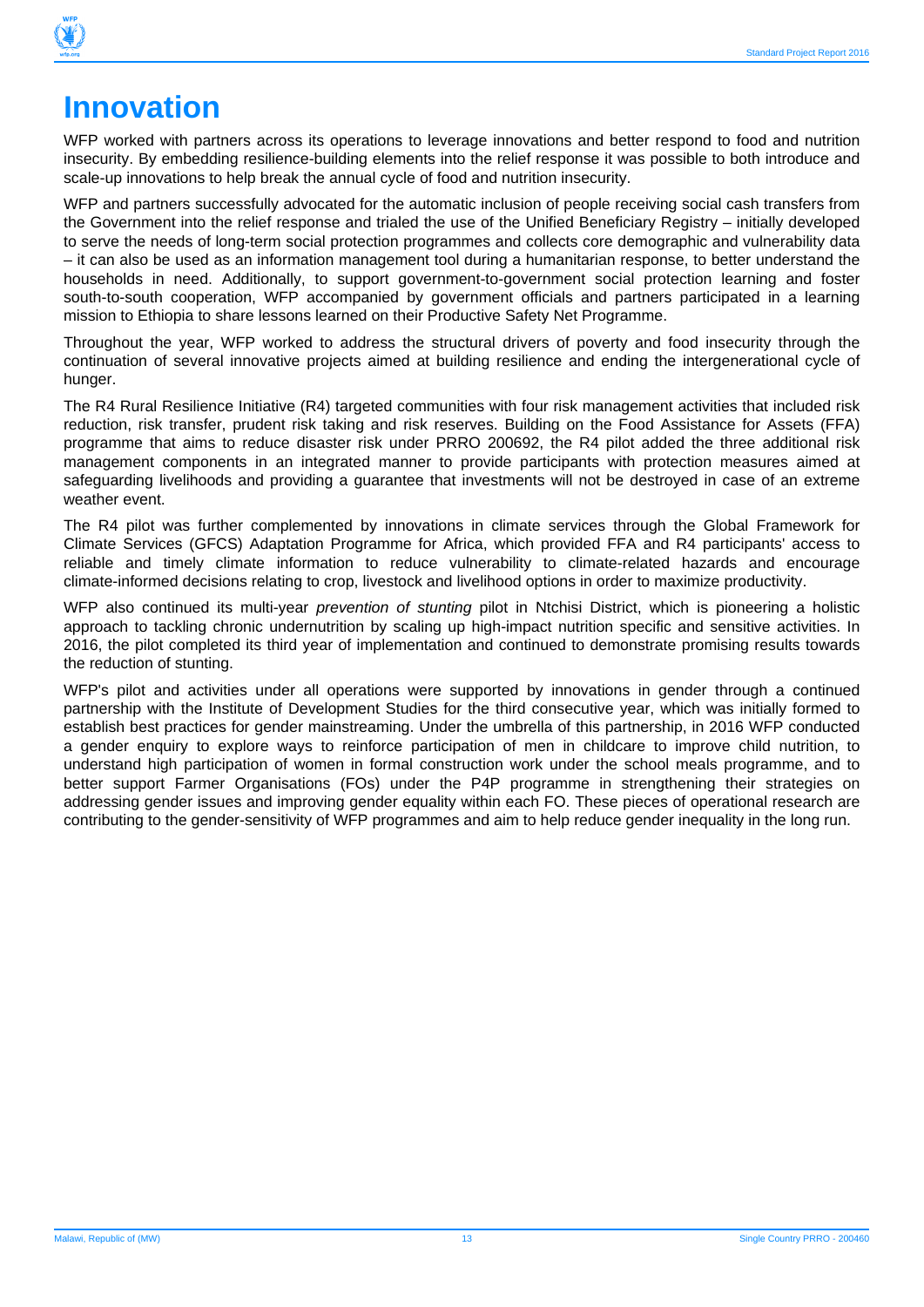

# **Project Objectives and Results**

# **Project Objectives**

Political instability and social unrest in the Great Lakes and Horn of Africa regions have resulted in a continued flow of refugees into Malawi for over two decades. By the end of 2016, the Government of Malawi hosted 33,700 asylum seekers and refugees, with the majority residing in the country's main refugee camp, Dzaleka, in the central region, and mainly from the Democratic Republic of Congo (DRC), Rwanda, Burundi, Ethiopia and Somalia. Unrest in Mozambique in 2016 led to steady inflow of asylum seekers into southern Malawi, to the Government of Malawi's Luwani camp. While Karonga remained the traditional main transit shelter for asylum seekers entering Malawi from the north, the border districts of Mwanza and Chikwawa became the transit route for Mozambican asylum seekers in the South.

Refugee law in Malawi, such as restrictions on freedom of movement, local integration and wage-earning opportunities, continues to limit access to tangible means of earning a living and becoming self-reliant. In 2016, asylum seekers and refugees therefore continued to remain heavily dependent on food and other assistance provided by WFP, UNHCR and the Government.

PRRO 200640 aims to provide refugees in Malawi with adequate and regular access to food and to contribute towards achieving and maintaining food security while addressing micronutrient deficiencies in children under the age of two through in-kind food assistance and cash-based transfers (CBT). While in-kind food assistance has been the traditional modality of assistance, results of a 2016 market study found that CBT would be feasible for refugees to purchase maize, pulses and oil from nearby markets, while specialised nutritious foods (SNF) would need to continue to be provided in-kind due to their unavailability on local markets. The operation also aims to protect the environment and livelihoods of the surrounding communities, involving food-insecure households in a Food Assistance for Assets (FFA) programme. Unfortunately, due to funding constraints, the cash and FFA components were not implemented.

This operation was extended in 2016 until May 2017 in order to cater for a refugee population that was originally projected to reach over 87,000, with continued arrivals primarily from Mozambique, DRC and Burundi. However, due to less than anticipated levels of instability, the actual number of refugees was lower than projected

PRRO 200460 is aligned with WFP strategic objective 1 - save lives and protect livelihoods in emergencies - and strategic objective 2 - support food security and nutrition and rebuild livelihoods in fragile settings and following emergencies. It also aligns with the Malawi Growth and Development Strategy (MGDS II) and contributes towards outcomes for the United Nations Development Framework 2012 – 2016 and the Sustainable Development Goals of ending hunger (SDG2) and promoting peaceful societies (SDG16).

While funding was sufficient to provide full rations for most of the year, WFP did not receive funding for the asset creation component of this operation, Food Assistance for Assets activities for the host community were therefore not implemented in 2016.



| <b>Cost Category</b>             |            |
|----------------------------------|------------|
| Capacity Dev.t and Augmentation  | 163,000    |
| Cash & Voucher and Related Costs | 4,945,405  |
| <b>Direct Support Costs</b>      | 1,503,255  |
| Food and Related Costs           | 10,111,418 |
| <b>Indirect Support Costs</b>    | 1,170,615  |
| <b>Total</b>                     | 17,893,693 |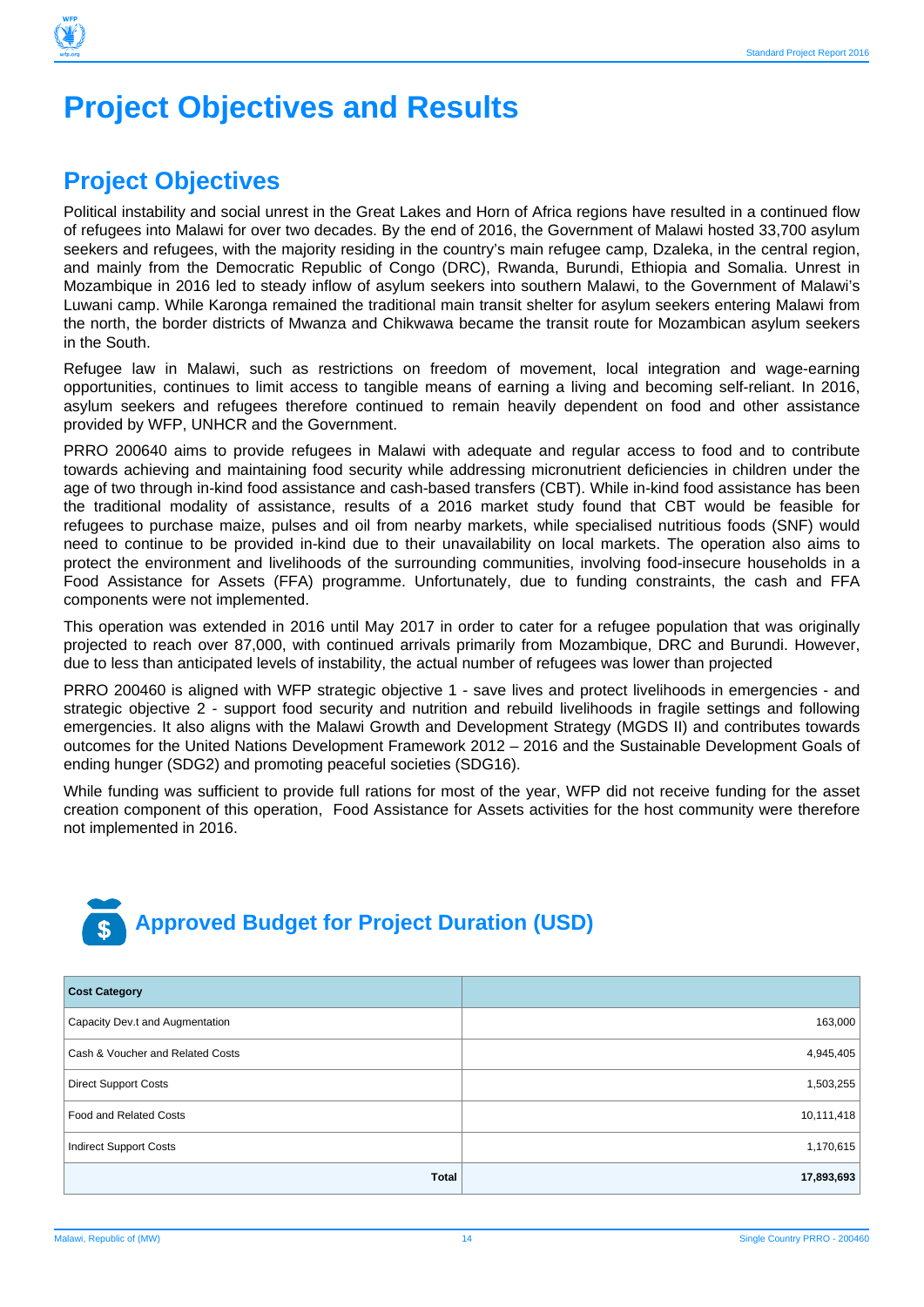

# **Project Activities**

Under this PRRO in 2016, WFP provided food to 33,700 refugees and asylum seekers, including nearly 30,500 refugees and asylum seekers at Dzaleka refugee camp, about 2,900 Mozambican asylum seekers at Luwani refugee camp, and about 300 asylum seekers, monthly, at Karonga transit shelter.

Refugee Status Determination (RSD) continued to be administered by the Ministry of Home Affairs with technical and financial support from UNHCR. By the end of the year, approximately 29 percent of the total populations in Dzaleka and Luwani were recognized as refugees, while the remainder were registered as asylum seekers at various stages of the RSD process. All camp-based refugees and asylum seekers were eligible for WFP food assistance.

According to results of the Joint Monitoring Mission carried out in December 2016, more than 53 percent of the refugees and asylum seekers are male and 47 percent are female. Nearly 51 percent are below the age of 18. There are very few elderly people (>60 years), representing only 1.1 percent of the total assisted population.

In 2016, resources were sufficient to provide a full food basket through general food distributions (GFD) for the majority of the year at both Dzaleka and Luwani refugee camps, the two official camps managed by the Government and UNHCR. However, in January and February 2016, WFP was only able to provide half rations due to initial funding constraints for both camps. Full rations were restored for both camps, but WFP faced funding constraints again and food distributions were not possible in Dzaleka in July.

The full monthly food package consisted of maize (13.5 kg), pulses (1.5 kg), and fortified vegetable oil (0.75 kg) per person. To safeguard the nutrition status of the assisted population, especially among children under the age of two and pregnant and lactating women (PLW) or people living with HIV, an individual ration of Super Cereal (1.5 kg), a fortified blended food rich in vitamins and minerals, was included in the general food ration. Individual rations of Super Cereal Plus (3 kg), an iron rich food with micronutrients, sugar and oil, were also provided for children under the age two to address micronutrient deficiencies, anaemia in particular, which was found to be high among this part of the population according to 2012 and 2014 Joint Assessment Mission (JAM) findings by UNHCR, WFP, and the Government. Preliminary findings from a Standardised Expanded Nutrition Survey undertaken in November 2016 by UNHCR with technical support from WFP revealed that the prevalence of anaemia had reduced to 23 percent, down from 33 percent in 2014, which may be in part due to the inclusion of Super Cereal and Super Cereal Plus in the food basket.

WFP served all camp-based refugees and asylum seekers who presented themselves for monthly distribution sites in 2016. As UNHCR's projected number of refugees did not materialise in 2016, the number of people assisted by WFP was reduced accordingly.

Planned cash distributions did not take place due to lack of funding. Also due to funding constraints, WFP did not implement the planned modality shift to cash based transfers (CBT) for maize, vegetable oil and pulses in 2016 but rather distributed those commodities in-kind. Plans will continue according to the findings of the 2016 JAM, which recommended a switch from in-kind food assistance to CBT. Focus group discussions revealed that preference of modality of assistance depends on age and sex. Males in the 18 to 59 age group prefer to receive assistance through CBT, or a combination of in-kind and CBT, as they value the flexibility and the opportunity to purchase diverse food and save money. On the other hand, women and people over the age of 60 prefer to receive food assistance in kind.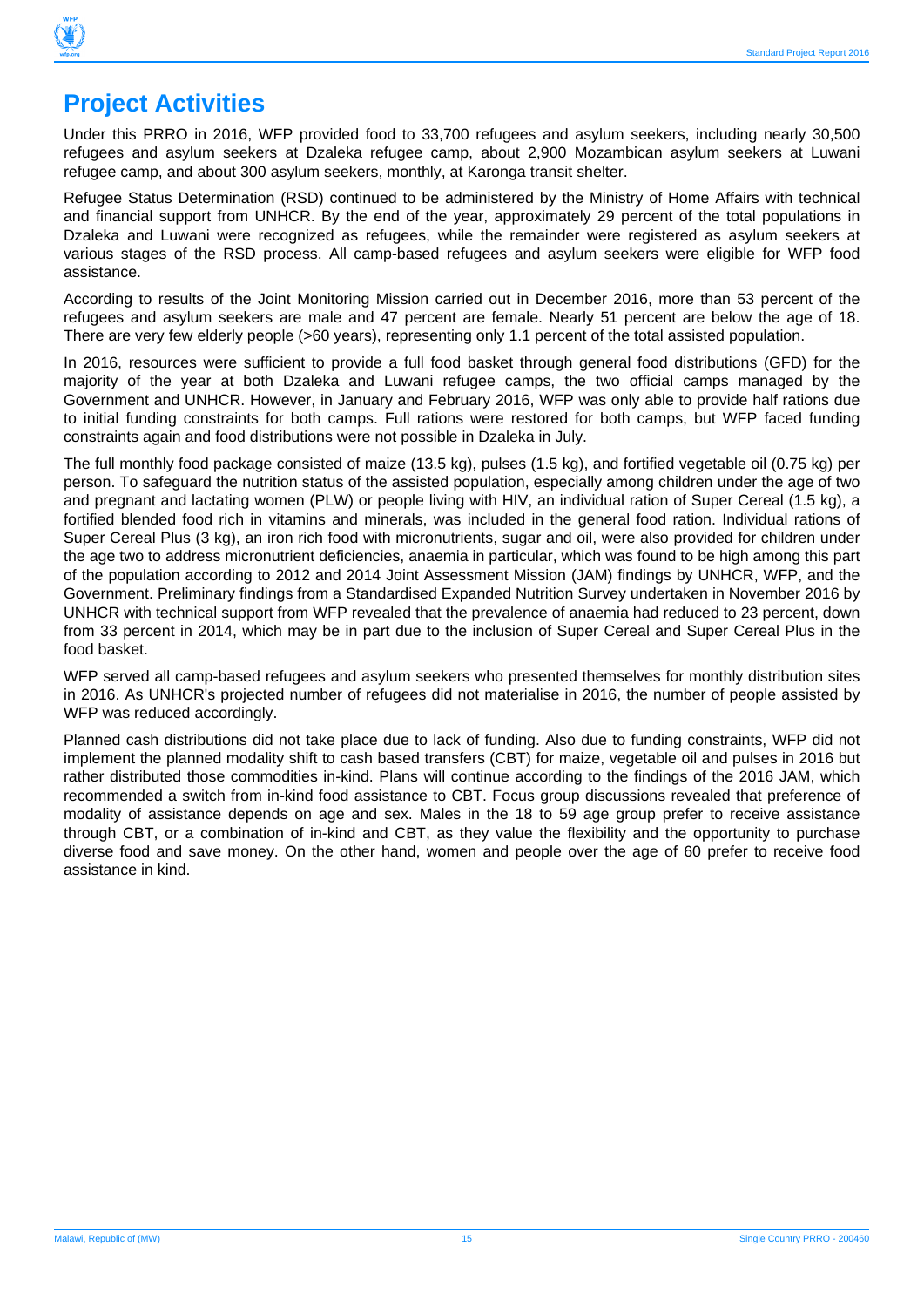#### Annual Project Beneficiaries



#### Annual Project Beneficiaries by Activity



GD: General Distribution (GD)<br>FFA: Food-Assistance-for-Assets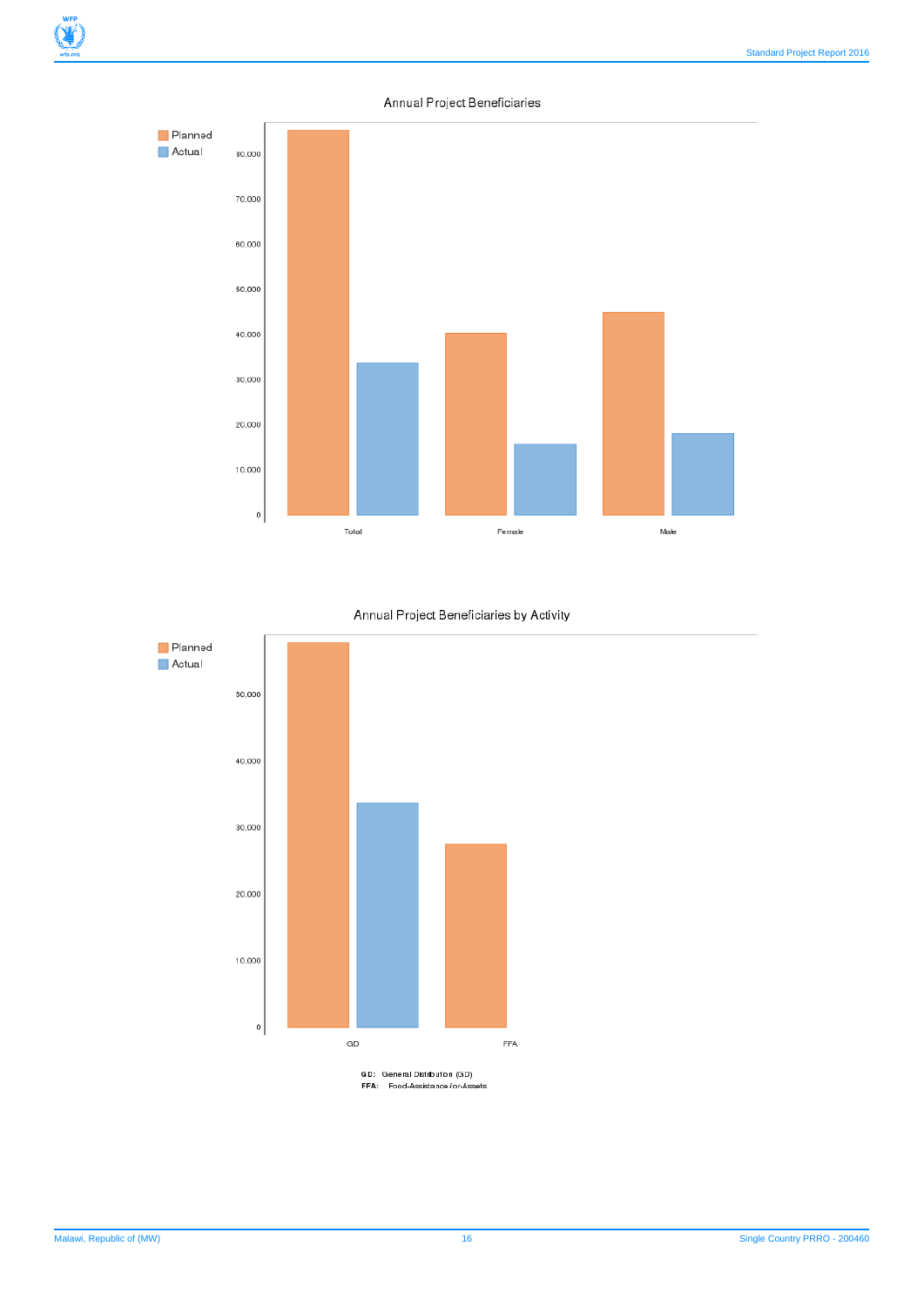#### Modality of Transfer by Activity



GD: General Distribution (GD)

# **Annual Project Food Distribution**

| <b>Commodity</b>     | <b>Planned Distribution (mt)</b> | <b>Actual Distribution (mt)</b> | % Actual v. Planned |
|----------------------|----------------------------------|---------------------------------|---------------------|
| Beans                | $\overline{\phantom{0}}$         | 267                             |                     |
| Corn Soya Blend      | 869                              | 455                             | 52.3%               |
| Maize                | 2,914                            | 4,158                           | 142.7%              |
| Peas                 | 508                              | 177                             | 34.9%               |
| <b>Split Lentils</b> |                                  | 23                              |                     |
| Split Peas           | $\overline{\phantom{0}}$         | 2                               |                     |
| Vegetable Oil        | 157                              | 180                             | 114.6%              |
| <b>Total</b>         | 4,447                            | 5,262                           | 118.3%              |

#### **Cash Based Transfer and Commodity Voucher Distribution for the** 78 **Project (USD)**

| <b>Modality</b> | Planned (USD) | <b>Actual (USD)</b> | % Actual v. Planned |  |  |
|-----------------|---------------|---------------------|---------------------|--|--|
| Cash            | 2,546,660     | -                   |                     |  |  |
| <b>Total</b>    | 2,546,660     |                     |                     |  |  |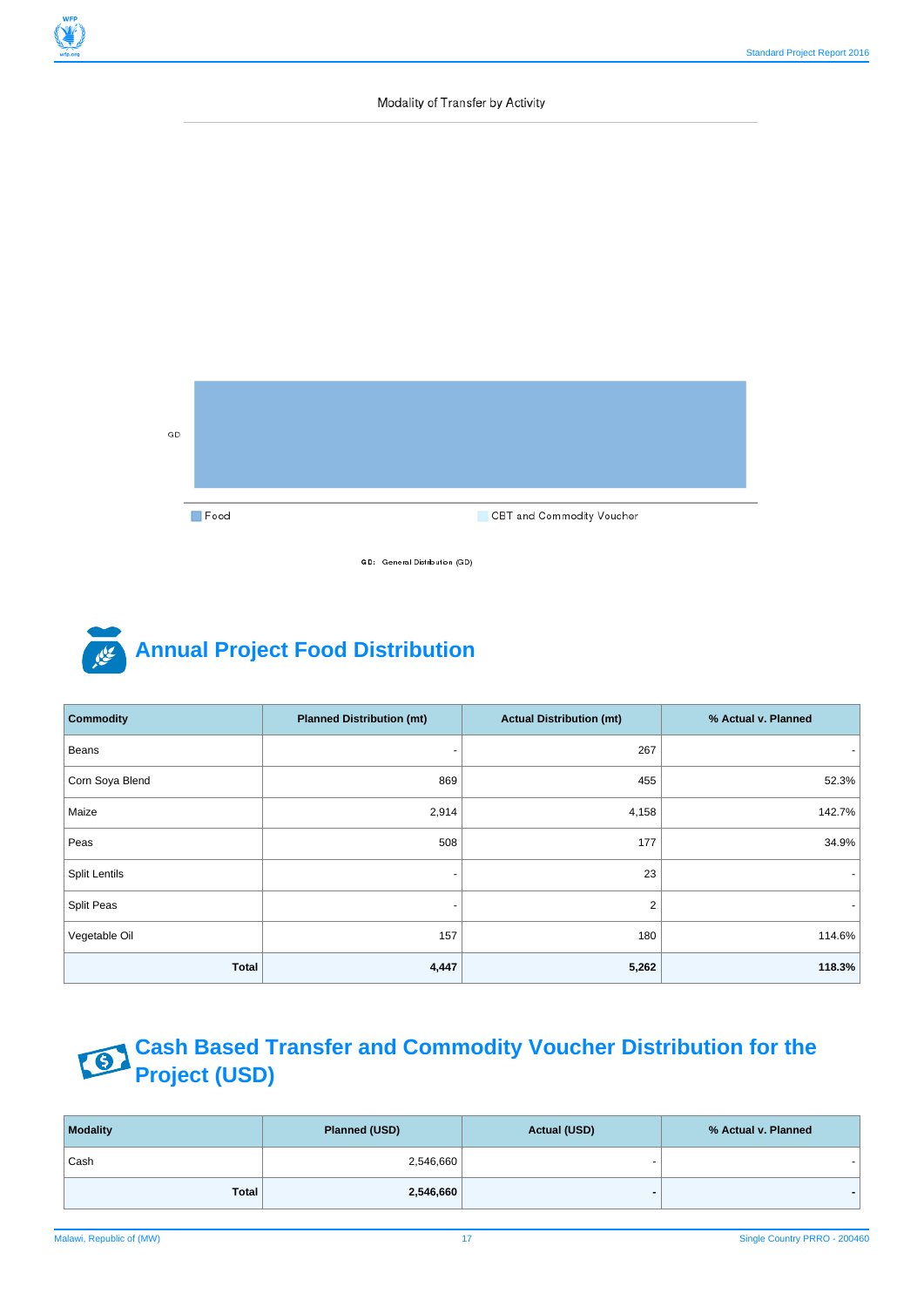

# **Operational Partnerships**

In 2016, WFP continued to partner with the Ministry of Home Affairs and Internal Security (MoHA), UNHCR, local NGO Participatory Rural Development Organisation (PRDO), as well as a new partner for Luwani camp, World Vision International, to safeguard the food security of refugees at Dzaleka and Luwani refugee camps as well as Karonga Transit shelter.

WFP, UNHCR and PRDO signed a tripartite agreement which formally governed the coordination of activities and the distribution of food and non-food items in Dzaleka camp. Following the opening of Luwani camp which has been hosting Mozambican asylum seekers since late 2015, WFP and World Vision International entered into a field level agreement in 2016.

At the two camps, services to complement WFP's food assistance were provided by various other organisations such as UNHCR, the Government's Ministry of Health (MoH), Plan International, Jesuit Refugee Services (JRS), Mary's Meals and Action Against Hunger (ACF). Additional complementary services at the newly opened Luwani camp were provided by CARE, ACT alliance, Partners in Health and UNICEF.

As the lead agency for refugee affairs, UNHCR provided environmentally sustainable shelter materials to households, and ensured water supply in the camps. UNHCR also supported environmental protection and energy conservation practices in and around the camps. UNHCR continued to spearhead protection services in both camps and Plan International continued to focus on supporting human rights and child protection through various community activities. Plan International formed clubs for girls at both camps to help address findings from UNHCR's Age Gender and Diversity Assessment, which found that youth in the camp were not accessing reproductive health information or materials primarily due to misperception.

In Luwani, UNICEF focused operations on nutrition supplementary feeding, health care and collaborated with ACT alliance on Water Sanitation and Hygiene (WASH) activities. CARE's focus was in gardening and the provision of durable shelter. The gardening training and cash from piece work during shelter construction supported by CARE has provided access to fresh food for the refugee population at Luwani.

In 2016, MoH and UNHCR continued to provide health services to the refugee population and provided nutritional supplements, such as vitamin A, iron, foliate, and albendazole. UNHCR also provided complementary nutritional assistance through Plan International who facilitate a refugee run support group for chronically ill individuals. Through this group, foods such as dried fish, eggs, milk, and corn soya blend are provided through leaders of the support groups to protect their confidentiality and avoid stigma. Additional nutrition interventions included training on breastfeeding provided by Action Against Hunger (ACF) at Luwani camp.

JRS continued to provide high quality education in Dzaleka and Luwani camps and managed a small income generating project for unaccompanied minors who make briquettes for sale in Dzaleka. Mary's Meals maintained a school meals programme in Dzaleka and Luwani to help school children actively participate in classes with the energy needed to concentrate and learn. At Luwani, UNICEF supported the building of additional school blocks at a school jointly managed by the Ministry of Education and JRS.

This operation is complemented by CP 200287 where WFP and the MoH provide treatment of acute malnutrition at the Dzaleka Health Centre and Luwani Health Centre. WFP and MoH deliver nutrition messaging in order to address barriers to proper child nutrition, such as inappropriate infant and young child feeding practices. Due to a shortage of government staff, Partners in Health provided a clinician and a nurse at the Luwani clinic.

This operation benefited from complementary funds for all 11 partners, as well as a non-WFP budget of USD 393,812 dedicated to refugee support under the United Nations Development Assistance Framework (UNDAF).

# **Performance Monitoring**

In 2016, WFP assistance in Dzaleka and Luwani refugee camps was monitored monthly as well as through an end-of-year Post-Distribution Monitoring (PDM) exercise. In December 2016, a biennial Joint Assessment Mission (JAM) was also conducted by WFP, UNHCR, the Government of Malawi and other partners to capture broader data on food and nutrition security, livelihoods and other aspects.

WFP ensured alignment of tools with the Corporate Normative Framework (M&E Standard Operating Procedures, Strategic Results Framework, and Minimum Monitoring Framework) to ensure consistency of data collection and reporting at all levels. Monitoring was carried out by WFP M&E officers and temporary data enumerators, together with translators given the diversity of languages spoken in the refugee camps. WFP Monitoring Assistants (MA) in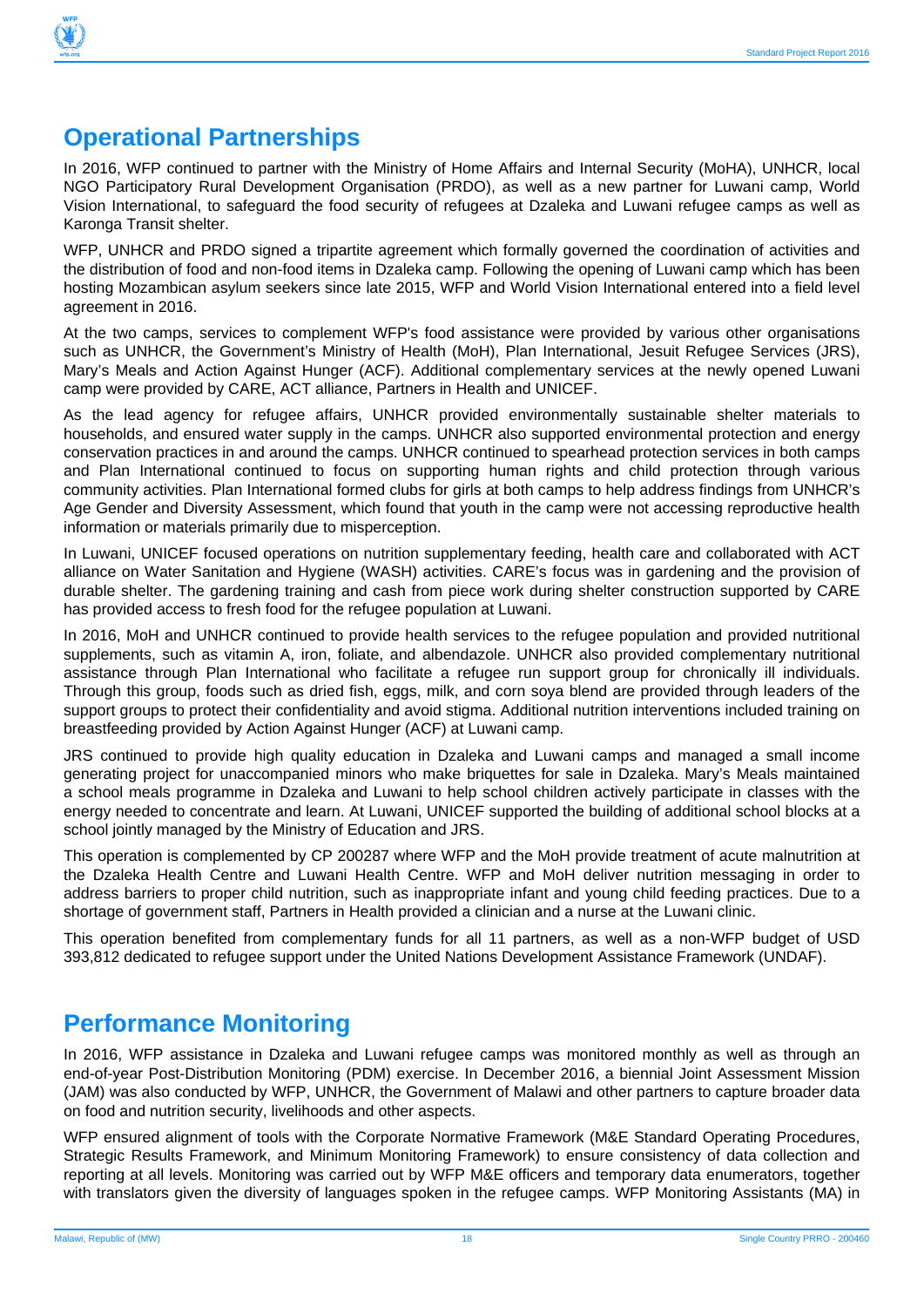

Dowa and Mwanza districts, UNHCR camp officials and staff of NGO partners PRDO and World Vision International conducted the monthly process and output monitoring activities. Each MA was equipped with a mobile tablet and data was collected on quantity, quality and timeliness of food distributed, as well as beneficiaries' nutritional and livelihoods status. In addition, NGO partners submitted distribution reports on a monthly basis.

Outcome data were drawn from PDM and the JAM assessment conducted through questionnaires and focus group discussions at both Dzaleka and Luwani camps. The PDM analysed food security outcome indicators at household level in accordance with the country office M&E plan, such as food consumption score, diet diversity score and the coping strategies index. The survey was developed by the M&E unit in conjunction with the implementing programme unit to ensure that all project aspects were covered, including gender and nutrition-sensitive indicators and cross-cutting issues of protection and accountability to affected populations. The M&E and Vulnerability Analysis and Mapping (VAM) units developed sampling strategies to ensure that data was representative of the entire beneficiary population. The sample size for the PDM was 124 households with a proportional representation of the nationalities in Dzaleka, while the Mozambican population in Luwani was selected randomly.

The JAM was conducted based on primary and secondary data from focus group discussions, interviews with key informants, students and traditional leaders. The focus group discussions aimed to assess the food security and nutrition situation and other needs. In November 2016, WFP supported two UNHCR assessments, a household nutrition survey and a socio-economic survey to complement the JAM. While initial results from the JAM and nutrition survey were available in late 2016, the complete results will be finalised in 2017.

For data collection and analysis, WFP used mobile technology and piloted digitised equipment such as tablets with Open Data Kit (ODK), a key pillar of the M&E strategy implementation plan aimed to improve efficiency. In October 2016, WFP rolled out the use of ONA, a data tool allowing real-time visualisation of ODK data to enhance monitoring.

### **Results/Outcomes**

Results improved across all indicators in 2016. This can primarily be attributed to the provision of full rations for the majority of the year, illustrating the importance and impact of adequate funding.

Follow-up results for the outcome indicators were collected through a Post Distribution Monitoring (PDM) exercise carried out in December 2016, and report a proportionally weighed average from Dzaleka and Luwani camps. The results were analysed in comparison to previous follow-ups, including a Joint Assessment Mission (JAM) by WFP/UNHCR/Government in 2014 and a PDM in December 2015.

The household Food Consumption Score (FCS), a measure of dietary diversity, food frequency and the relative nutritional importance of the food consumed, was used to measure adequacy of household food intake. About 60 percent of the assisted population had an acceptable FCS in 2016, which included 10 percent more households headed by women than those headed by men. This is an improvement from 2015, but it is lower than in 2014, when 92 percent of households were in the acceptable food consumption category. Despite corresponding decreases in the percentages of households with poor and borderline food consumption levels compared to 2015 levels, the targets for these categories were not achieved. This suggests that the provision of full rations for one year could not compensate for previous years of erratic and reduced assistance which eroded the population's coping capacity. The national food insecurity situation in 2016 was also more severe than any other year of this operation.

The Dietary Diversity Score (DDS) measures the number of food groups consumed seven days prior to the monitoring period. Overall, the assisted households experienced "medium dietary diversity" at just over 4.5 food groups, a slight increase from 4.2 in 2015, likely due to the availability of the a food basket in 2016. Generally, their diets comprised of cereals, oils, and vegetables on a daily basis, complemented by pulses, with animal products and fruits consumed between one and two days per week. Food outside of the WFP food basket was likely paid for with income sourced from selling a portion of the food assistance, which nearly all respondents said they did to afford milling, charcoal, firewood, and other household items. According to the PDM, about 5 percent of the assisted population engaged in skilled trade or small businesses, such as knitting, baking and selling vegetables.

Gender disaggregated data for food consumption and dietary diversity showed that female-headed households fared better than male-headed households, although male-headed households made significant improvements in both categories when compared to 2015 levels. It is likely that female headed households had better food consumption and dietary diversity as women more often received information on the importance of nutrition and diverse meals by various partner organisations.

The Coping Strategy Index (CSI) is an indicator that measures how families deal with food gaps and the behaviours they adopt to address them. On average, households used less negative and less frequent negative coping strategies, represented by a lower score in 2016 compared to the previous year. Compared to 2015, a significant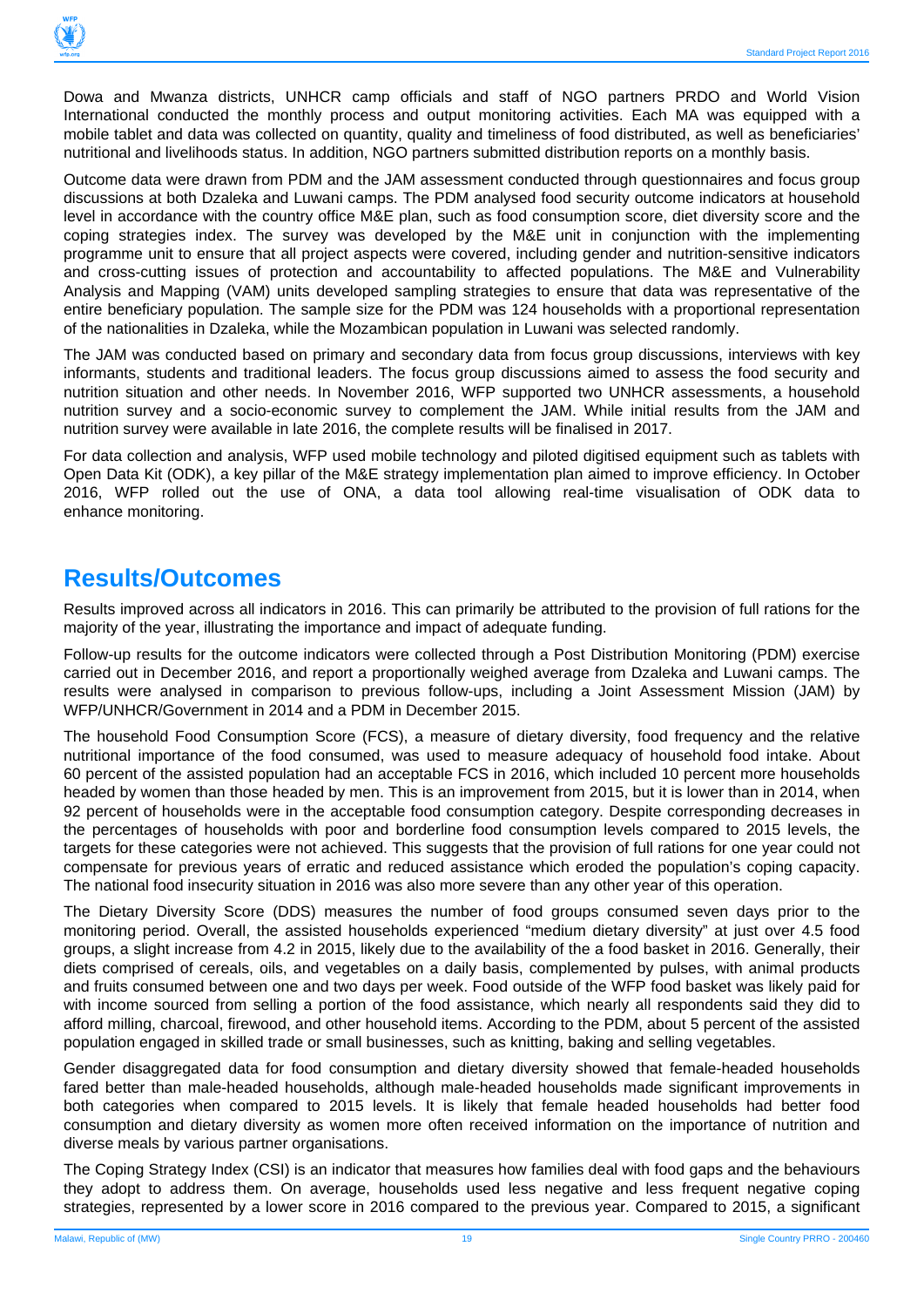

decrease was seen in the proportion of beneficiaries engaging in 'emergency' coping behaviour to meet their food needs, such as theft or prostitution (only two reported instances) and begging (a decrease from 93 to 7 percent). This is likely due WFP consistently providing full ration for 11 months in Dzaleka and for 12 months in Luwani camp. Still, 93 percent of households adopted some coping measures owing to the high prevailing levels of vulnerability. These coping strategies included reducing the number of meals or the portion size, and a large percentage of refugee households reported purchasing food on informal credit and borrowing food from friends or relatives, at 54 and 35 percent respectively.

When analysing the results per camp, results from Luwani outperformed those from Dzaleka across the three core food security outcome indicators. For example, while nearly 53 percent of the Dzaleka population had an acceptable FCS, 72 percent of the Luwani population where in this category. Similarly, Luwani residents had slightly higher dietary diversity and used coping strategies less frequently to meet their food needs. This is likely the case as there has been an increase of partner organisations in Luwani camp as it was more recently established. In Luwani, complementary support and assistance such as supplementary food, the creation of kitchen gardens and additional livelihood support have had positive effects on food security.

While there has been some improvement, the overall nutrition situation, especially chronic malnutrition, remains an area for increased attention according to the Draft Nutrition Survey Report and JAM assessment. The prevalence of stunting (chronic malnutrition) among children was found to be high in all survey areas in Dzaleka and Luwani camps and in host communities. According to WHO thresholds, the prevalence of stunting was in the 'serious' category (30-39 percent) in Dzaleka camp, Dzaleka host community and Luwani host community. In Luwani, stunting was in the 'critical' category ≥40 percent. However, the prevalence of Global Acute Malnutrition was found to be within the acceptable level <5 percent.

# **Progress Towards Gender Equality**

Heightened vulnerabilities for women and girls in Malawi's refugee and asylum-seeking population is evidenced by a 2013/14 joint WFP-UNHCR-UN Women survey which documented high prevalence of sexual and gender based violence (SGBV) in Dzaleka camp. Accordingly, this operation continued to be implemented in strong coherence with WFP's Gender Policy and in compliance with the requirements of the Inter-Agency Standing Committee's gender marker 2A. In line with WFP's priorities, ration cards are issued in the name of a senior female family member to contribute to women's control of food assistance and participation in decision-making processes around food at the household level.

Since receiving sewing machines from UN Women in 2015, 20 refugee women engaged in a small income generating activity in Dzaleka camp in 2016. The women were thereby able to save money in a village savings and loans group which offered a line of credit to meet needs.

WFP's post-distribution monitoring in 2016 found that the trends in decision-making over food assistance remained stable, with women making the majority of decisions. Joint decision-making reduced slightly (from 27 percent in 2015 to 24 percent in 2016), while the proportion of households where decisions were made by only men or only women increased slightly. Further investigation is required to better understand additional dynamics affecting household decision-making.

Despite WFP's continued efforts to advocate for greater gender parity, the number of women in management committee leadership positions did not meet the 50 percent target for the second year in a row. Similarly, the number of female committee members trained on food distribution fell significantly short of the 60 percent target. However, most women in project committees had been serving on the committees for at least two years and have received adequate training.

Preliminary findings from the Joint Assessment Mission (JAM) carried out in December 2016 found that while committees in theory offer space for female leaders and members to engage in the development and management of their community and food distributions, in practice, there are often barriers for women to participate. Child-rearing often inhibits women's ability to participate. Interviews with women also revealed that they do not feel they have the time or energy to engage in social or other groups because they are too busy with caring for their children and tending to household chores. WFP will strengthen partnerships in 2017 to identify ways to overcome these barriers and contribute to improved gender results.

# **Protection and Accountability to Affected Populations**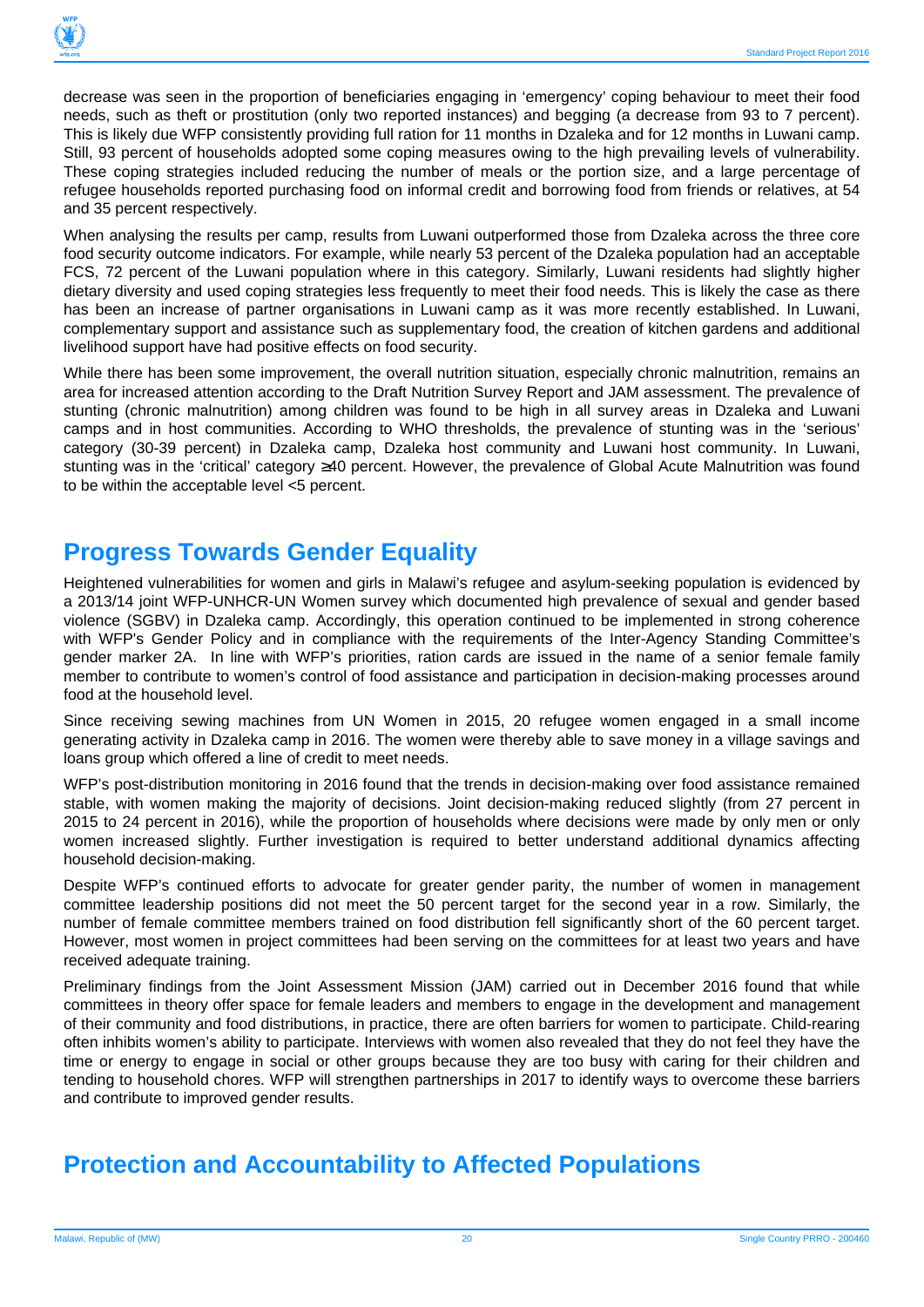

WFP continued to provide food assistance in a safe and dignified manner in 2016. At both Dzaleka and Luwani camps, food distributions continued to take place in an easily accessible central location, and were organized in a staggered manner based on family size to avoid overcrowding and extended waiting times. The food management committees, protection officers and camp police helped to maintain order on distribution days. In addition, the distribution exercises were planned to finish before dark.

Beneficiaries experienced few safety problems travelling to and from distribution points, but there was a slight increase of safety concerns among women, in particular in Dzaleka camp. WFP will investigate the reasons behind the increase, in particular as food assistance was more consistent compared to previous years. In general, the preliminary findings of the Joint Assessment Mission (JAM) revealed that policies that prohibit refugees from accessing land and jobs, as well as incidents of child labour, are key protection issues in the camps. Despite food assistance being provided at full ration for most of 2016, some respondents highlighted that the food assistance received did not last for the whole month increasing the risk of theft.

Meanwhile, WFP and partners continued to share messages on protection rights and prevention of sexual and gender based violence (SGBV). These messages were disseminated in the form of skits, posters and house visits by refugee leaders. At Luwani camp, WFP's partner Plan International communicated information through community-based participatory methods such as plays, house visits, public talks as a majority of the population is illiterate. WFP has established help desks and suggestion boxes at distribution sites at both camps to address concerns.

Despite these measures, Post Distribution Monitoring (PDM) results revealed that only 63 percent are aware of the food they are supposed to receive and the mechanism for submitting complaints. The finding suggests that information shared with food committee leaders did not trickle down to the beneficiaries and that beneficiaries were not present when when the information was communicated. WFP will enhance its communication to the refugee population to ensure that sign boards with actual rations to be distributed are displayed at distribution points and that dissemination messages before distributions include information on ration sizes; information sharing by committee members will also be improved.

# **Story Worth Telling**

Elube Paulo is a 34 year old single mother of six children. Her youngest child was born when they arrived at Luwani camp, from a Mozambican village that borders Nsanje district. Several months ago, her greatest fear became a reality when her husband was killed in the conflict and she had to flee with her children. They had to flee quickly and covertly to find safety as she watched her house burn to the ground. Elube, who was eight months pregnant at the time, and her children carried nothing with them except the clothes they wore that night.

Once in Luwani, Elube was welcomed by camp authorities and fellow asylum seekers. She received blankets, buckets for collecting water and was assured of health care and treatment from the mobile hospital established at the site. But to Elube, the most important thing she received was food to feed her family. "We are very happy and grateful to WFP for helping us with this food. Without WFP we would not be able to survive," she said. Elube and her children each received rations of maize, fortified vegetable oil, pulses, Super Cereal, and her two infants received Super Cereal Plus. Elube explains that she sees little opportunity to return home with her children. "Malawi is my home for now and I will begin the process of healing here", she says. "Thanks to the UN and WFP, I sleep peacefully at night, knowing my family is now safe."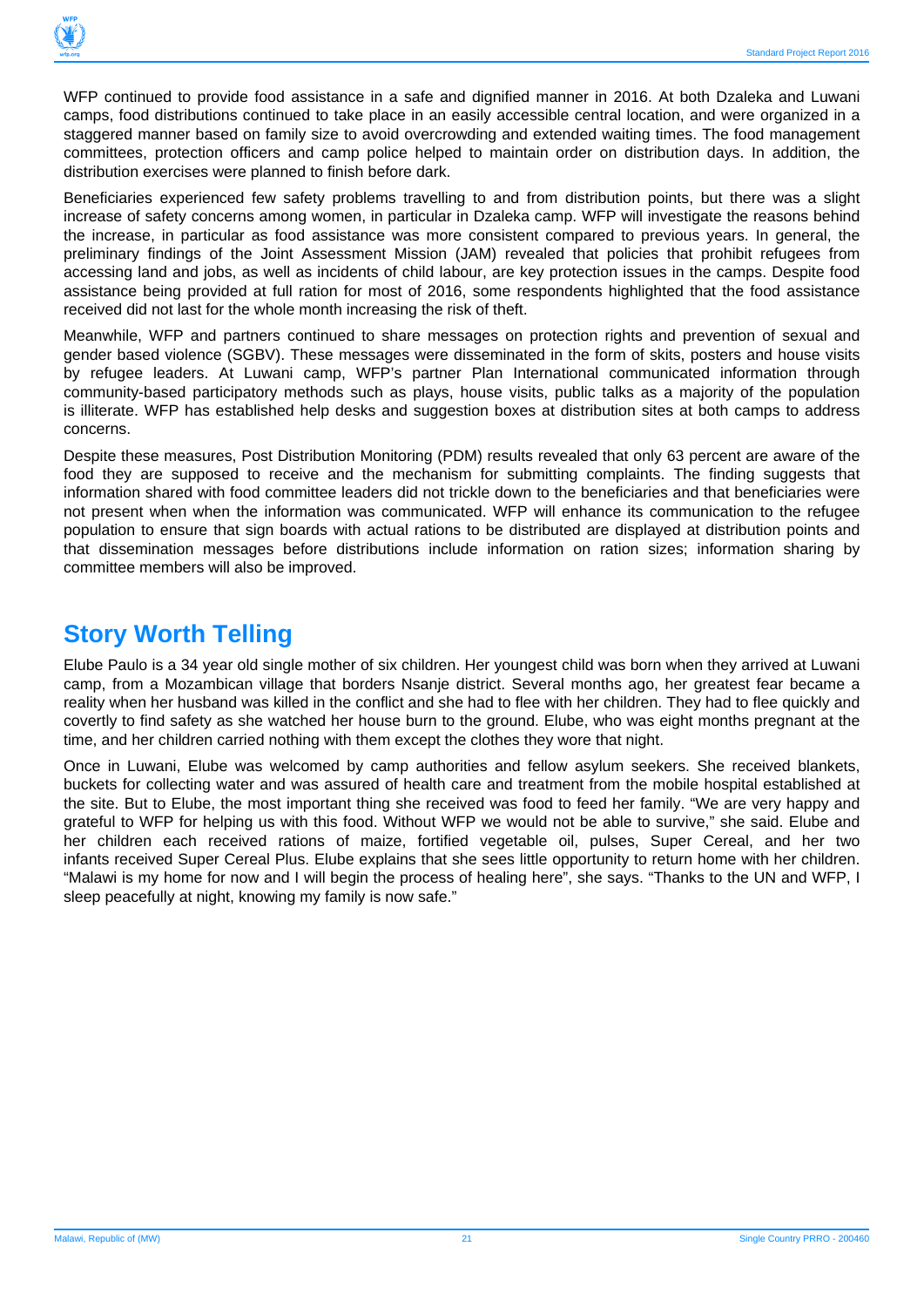

### **Data Notes**

પ∕

Refugees at Dzaleka Refugee Camp line up to receive their monthly food supply at a shelter built by WFP. WFP/Kaitlin Hodge

# **Overview of Project Beneficiary Information**

### **Table 1: Overview of Project Beneficiary Information**

| <b>Beneficiary</b><br>Category | <b>Planned</b><br>(male) | <b>Planned</b><br>(female) | <b>Planned</b><br>(total) | Actual (male) | Actual<br>(female) | <b>Actual (total)</b> | % Actual v.<br><b>Planned</b><br>(male) | % Actual v.<br><b>Planned</b><br>(female) | % Actual v.<br><b>Planned</b><br>(total) |
|--------------------------------|--------------------------|----------------------------|---------------------------|---------------|--------------------|-----------------------|-----------------------------------------|-------------------------------------------|------------------------------------------|
| Total<br><b>Beneficiaries</b>  | 44,982                   | 40,318                     | 85,300                    | 18,032        | 15,672             | 33,704                | 40.1%                                   | 38.9%                                     | 39.5%                                    |
| By Age-group:                  |                          |                            |                           |               |                    |                       |                                         |                                           |                                          |
| Children<br>(under 5<br>years) | 7,504                    | 8,252                      | 15,756                    | 3,303         | 3,741              | 7,044                 | 44.0%                                   | 45.3%                                     | 44.7%                                    |
| Children (5-18<br>years)       | 16,108                   | 13,936                     | 30,044                    | 6,202         | 4,954              | 11,156                | 38.5%                                   | 35.5%                                     | 37.1%                                    |
| Adults (18<br>years plus)      | 21,370                   | 18,130                     | 39,500                    | 8,527         | 6,977              | 15,504                | 39.9%                                   | 38.5%                                     | 39.3%                                    |
| <b>By Residence status:</b>    |                          |                            |                           |               |                    |                       |                                         |                                           |                                          |
| Refugees                       | 30,480                   | 27,320                     | 57,800                    | 18,032        | 15,672             | 33,704                | 59.2%                                   | 57.4%                                     | 58.3%                                    |
| <b>Residents</b>               | 14,502                   | 12,998                     | 27,500                    |               |                    |                       |                                         |                                           |                                          |

# **Participants and Beneficiaries by Activity and Modality**

### **Table 2: Beneficiaries by Activity and Modality**

| <b>Activity</b>            | <b>Planned</b><br>(food) | <b>Planned</b><br>(CBT) | <b>Planned</b><br>(total) | <b>Actual</b><br>(food)  | <b>Actual</b><br>(CBT) | <b>Actual</b><br>(total) | % Actual v.<br><b>Planned</b><br>(food) | % Actual v.<br><b>Planned</b><br>(CBT) | % Actual v.<br><b>Planned</b><br>(total) |
|----------------------------|--------------------------|-------------------------|---------------------------|--------------------------|------------------------|--------------------------|-----------------------------------------|----------------------------------------|------------------------------------------|
| General Distribution (GD)  | 30,000                   | 27,800                  | 57,800                    | 33,704                   |                        | 33.704                   | 112.3%                                  |                                        | 58.3%                                    |
| Food-Assistance-for-Assets | 16,500                   | 11,000                  | 27,500                    | $\overline{\phantom{0}}$ | -                      | $\sim$                   | $\overline{\phantom{a}}$                |                                        |                                          |

# **Annex: Participants by Activity and Modality**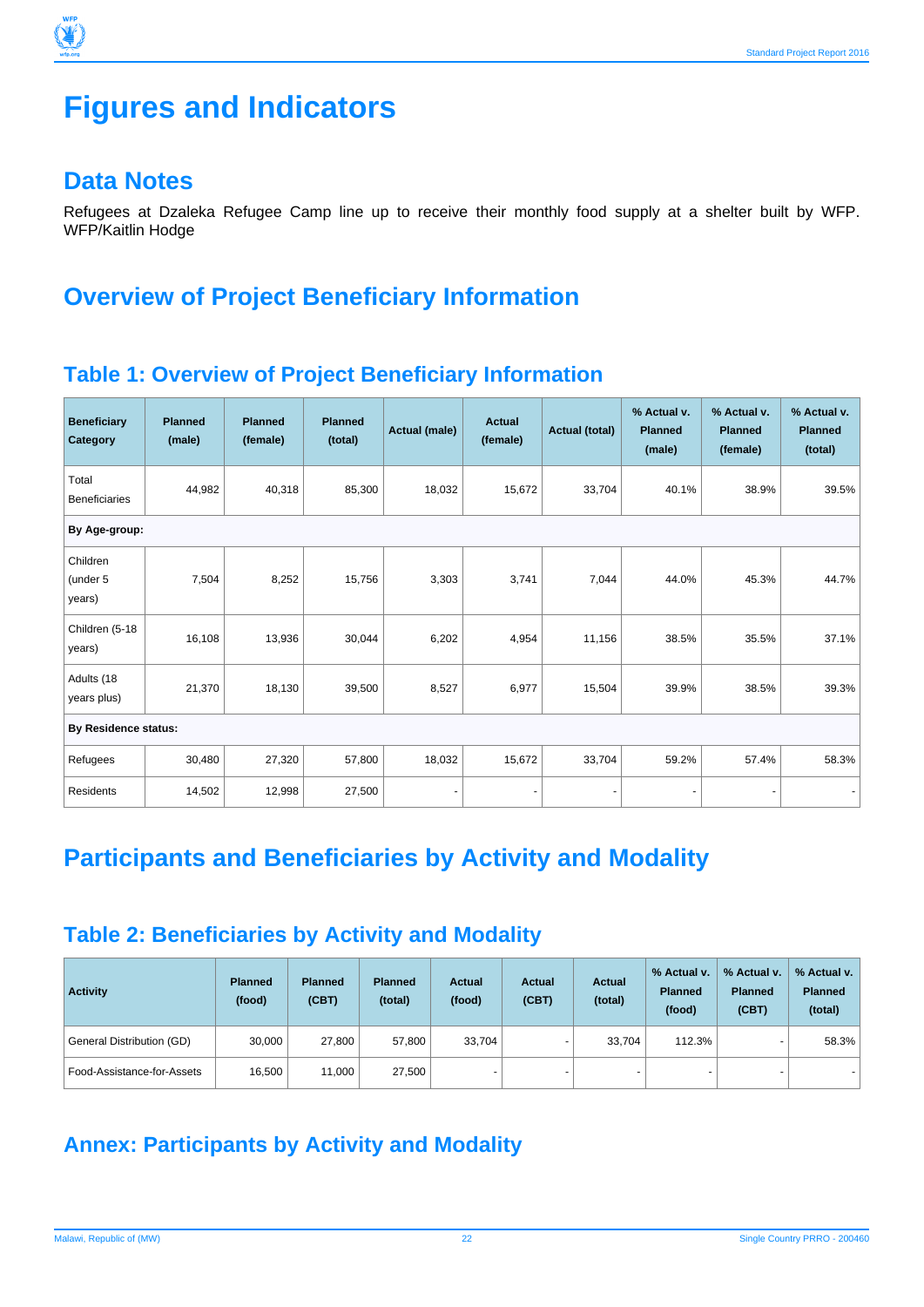

| <b>Activity</b>            | <b>Planned</b><br>(food) | <b>Planned</b><br>(CBT) | <b>Planned</b><br>(total) | <b>Actual</b><br>(food)  | <b>Actual</b><br>(CBT) | <b>Actual</b><br>(total) | % Actual v.<br><b>Planned</b><br>(food) | % Actual v.<br><b>Planned</b><br>(CBT) | % Actual v.<br><b>Planned</b><br>(total) |
|----------------------------|--------------------------|-------------------------|---------------------------|--------------------------|------------------------|--------------------------|-----------------------------------------|----------------------------------------|------------------------------------------|
| General Distribution (GD)  | 30,000                   | 27,800                  | 57,800                    | 33,704                   |                        | 33.704                   | 112.3%                                  | $\overline{\phantom{0}}$               | 58.3%                                    |
| Food-Assistance-for-Assets | 3,000                    | 2,000                   | 5,000                     | $\overline{\phantom{0}}$ |                        |                          |                                         |                                        |                                          |

# **Participants and Beneficiaries by Activity (excluding nutrition)**

# **Table 3: Participants and Beneficiaries by Activity (excluding nutrition)**

| <b>Beneficiary Category</b>                          | <b>Planned</b><br>(male) | <b>Planned</b><br>(female) | <b>Planned</b><br>(total) | <b>Actual</b><br>(male) | <b>Actual</b><br>(female) | <b>Actual</b><br>(total) | % Actual v.<br><b>Planned</b><br>(male) | % Actual v.<br><b>Planned</b><br>(female) | % Actual v.<br><b>Planned</b><br>(total) |  |  |  |
|------------------------------------------------------|--------------------------|----------------------------|---------------------------|-------------------------|---------------------------|--------------------------|-----------------------------------------|-------------------------------------------|------------------------------------------|--|--|--|
| <b>General Distribution (GD)</b>                     |                          |                            |                           |                         |                           |                          |                                         |                                           |                                          |  |  |  |
| People participating in general<br>distributions     | 31,617                   | 26,183                     | 57,800                    | 18,436                  | 15,268                    | 33,704                   | 58.3%                                   | 58.3%                                     | 58.3%                                    |  |  |  |
| Total participants                                   | 31,617                   | 26,183                     | 57,800                    | 18,436                  | 15,268                    | 33,704                   | 58.3%                                   | 58.3%                                     | 58.3%                                    |  |  |  |
| <b>Total beneficiaries</b>                           | 31,617                   | 26,183                     | 57,800                    | 18,436                  | 15,268                    | 33,704                   | 58.3%                                   | 58.3%                                     | 58.3%                                    |  |  |  |
| Food-Assistance-for-Assets                           |                          |                            |                           |                         |                           |                          |                                         |                                           |                                          |  |  |  |
| People participating in<br>asset-creation activities | 2,430                    | 2,570                      | 5,000                     |                         |                           |                          |                                         |                                           |                                          |  |  |  |
| Total participants                                   | 2,430                    | 2,570                      | 5,000                     |                         |                           |                          |                                         |                                           |                                          |  |  |  |
| <b>Total beneficiaries</b>                           | 13,365                   | 14,135                     | 27,500                    |                         |                           |                          |                                         |                                           |                                          |  |  |  |

# **Project Indicators**

# **Outcome Indicators**

| <b>Outcome</b>                                                                                               | <b>Project End</b><br><b>Target</b> | <b>Base Value</b> | <b>Previous</b><br>Follow-up | Latest<br>Follow-up |
|--------------------------------------------------------------------------------------------------------------|-------------------------------------|-------------------|------------------------------|---------------------|
| SO1 Save lives and protect livelihoods in emergencies                                                        |                                     |                   |                              |                     |
| Stabilized or improved food consumption over assistance period for targeted households and/or individuals    |                                     |                   |                              |                     |
| FCS: percentage of households with poor Food Consumption Score                                               |                                     |                   |                              |                     |
| DOWA, MWANZA AND NENO, <b>Project End Target</b> : 2017.05, <b>Base value</b> : 2012.09, Joint               |                                     |                   |                              |                     |
| survey, Previous Follow-up: 2015.12, WFP survey, PDM, Latest Follow-up: 2016.12, WFP<br>survey, Dec 2016 PDM | < 1.34                              | 6.70              | 16.70                        | 12.90               |
| FCS: percentage of households with borderline Food Consumption Score                                         |                                     |                   |                              |                     |
| DOWA, MWANZA AND NENO, <b>Project End Target</b> : 2017.05, <b>Base value</b> : 2012.09, Joint               |                                     |                   |                              |                     |
| survey, Previous Follow-up: 2015.12, WFP survey, Latest Follow-up: 2016.12, WFP survey                       | < 8.38                              | 41.90             | 36.10                        | 26.60               |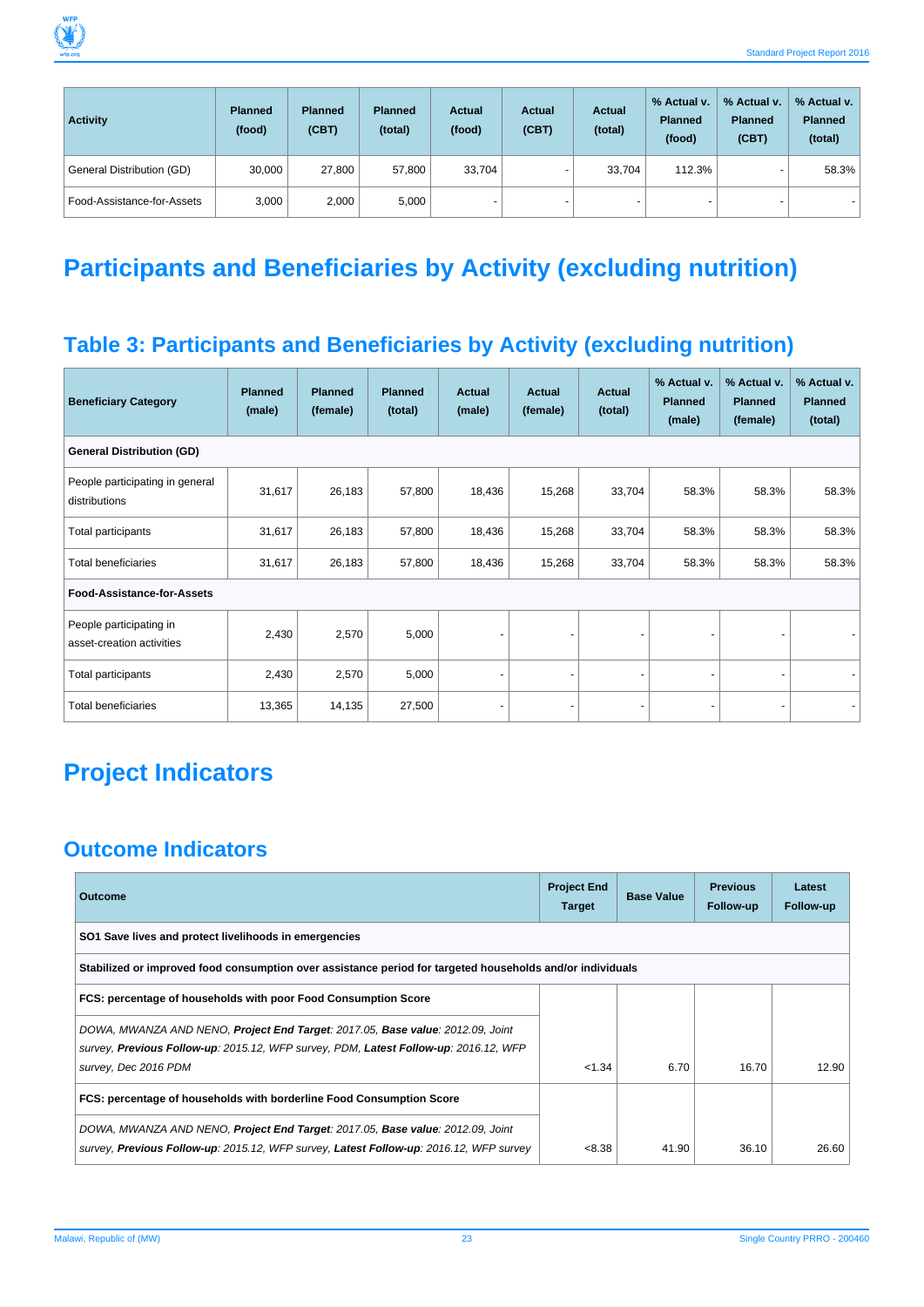

| <b>Outcome</b>                                                                                                                                                                                          | <b>Project End</b><br><b>Target</b> | <b>Base Value</b> | <b>Previous</b><br>Follow-up | Latest<br>Follow-up |
|---------------------------------------------------------------------------------------------------------------------------------------------------------------------------------------------------------|-------------------------------------|-------------------|------------------------------|---------------------|
| FCS: percentage of households with poor Food Consumption Score (female-headed)                                                                                                                          |                                     |                   |                              |                     |
| DOWA, MWANZA AND NENO, Project End Target: 2017.05, Base value: 2012.09, Joint<br>survey, Previous Follow-up: 2015.12, WFP survey, PDM, Latest Follow-up: 2016.12, WFP<br>survey, Dec 2016 PDM          | < 1.38                              | 6.90              | 14.00                        | 13.20               |
| FCS: percentage of households with poor Food Consumption Score (male-headed)                                                                                                                            |                                     |                   |                              |                     |
| DOWA, MWANZA AND NENO, Project End Target: 2017.05, Base value: 2012.09, Joint<br>survey, Previous Follow-up: 2015.12, WFP survey, PDM, Latest Follow-up: 2016.12, WFP<br>survey, Dec 2016 PDM          | < 1.24                              | 6.50              | 20.60                        | 12.50               |
| FCS: percentage of households with borderline Food Consumption Score<br>(female-headed)                                                                                                                 |                                     |                   |                              |                     |
| DOWA, MWANZA AND NENO, Project End Target: 2017.05, Base value: 2012.09, Joint<br>survey, Previous Follow-up: 2015.12, WFP survey, Latest Follow-up: 2016.12, WFP survey                                | < 6.64                              | 43.20             | 34.00                        | 22.40               |
| FCS: percentage of households with borderline Food Consumption Score<br>(male-headed)                                                                                                                   |                                     |                   |                              |                     |
| DOWA, MWANZA AND NENO, Project End Target: 2017.05, Base value: 2012.09, Joint<br>survey, Previous Follow-up: 2015.12, WFP survey, Latest Follow-up: 2016.12, WFP survey                                | < 8.12                              | 40.60             | 39.20                        | 33.30               |
| <b>Diet Diversity Score</b>                                                                                                                                                                             |                                     |                   |                              |                     |
| DOWA, MWANZA AND NENO, Project End Target: 2017.05, Base value: 2014.11, Joint<br>survey, Previous Follow-up: 2015.12, WFP survey, PDM, Latest Follow-up: 2016.12, WFP<br>survey, Dec 2016 PDM          | >4.10                               | 4.10              | 4.21                         | 4.56                |
| Diet Diversity Score (female-headed households)                                                                                                                                                         |                                     |                   |                              |                     |
| DOWA, MWANZA AND NENO, Project End Target: 2017.05, Base value: 2014.11, Joint<br>survey, Previous Follow-up: 2015.12, WFP survey, PDM, Latest Follow-up: 2016.12, WFP<br>survey, Dec 2016 PDM          | >3.90                               | 3.90              | 4.41                         | 4.62                |
| Diet Diversity Score (male-headed households)                                                                                                                                                           |                                     |                   |                              |                     |
| DOWA, MWANZA AND NENO, Project End Target: 2017.05, Base value: 2014.11, Joint<br>survey, Previous Follow-up: 2015.12, Joint survey, PDM, Latest Follow-up: 2016.12, WFP<br>survey, Dec 2016 PDM        | >4.20                               | 4.20              | 3.90                         | 4.48                |
| CSI (Food): Coping Strategy Index (average)                                                                                                                                                             |                                     |                   |                              |                     |
| DOWA, MWANZA AND NENO, Project End Target: 2017.05, Base value: 2012.09, Joint<br>survey, Previous Follow-up: 2015.12, WFP survey, Dec 2015 PDM, Latest Follow-up:<br>2016.12, WFP survey, Dec 2016 PDM | <43.00                              | 43.00             | 25.79                        | 16.26               |

# **Output Indicators**

| Output                                                                                                            | Unit          | <b>Planned</b> | <b>Actual</b> | % Actual vs.<br><b>Planned</b> |
|-------------------------------------------------------------------------------------------------------------------|---------------|----------------|---------------|--------------------------------|
| SO3: Food-Assistance-for-Assets                                                                                   |               |                |               |                                |
| Hectares (ha) of cultivated land treated and conserved with physical soil and water<br>conservation measures only | Ha            | 5              |               |                                |
| Hectares (ha) of forests planted and established                                                                  | Ha            | 5              |               |                                |
| Number of tree seedlings produced                                                                                 | tree seedling | 20,000         |               |                                |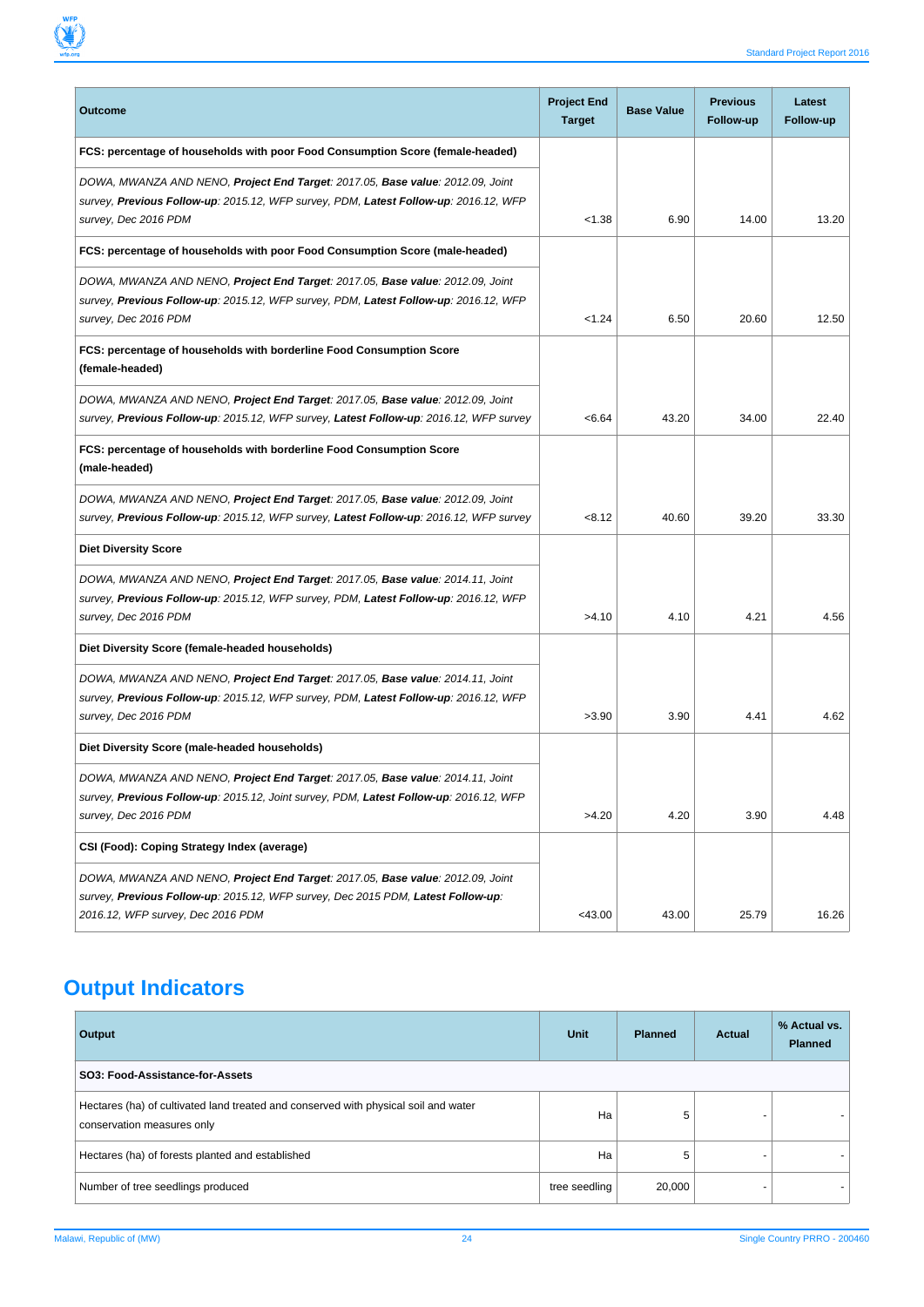### **Gender Indicators**

Y

| <b>Cross-cutting Indicators</b>                                                                                                                | <b>Project End</b><br><b>Target</b> | <b>Base Value</b> | <b>Previous</b><br>Follow-up | Latest<br>Follow-up |
|------------------------------------------------------------------------------------------------------------------------------------------------|-------------------------------------|-------------------|------------------------------|---------------------|
| Proportion of households where females and males together make decisions over the<br>use of cash, voucher or food                              |                                     |                   |                              |                     |
| MALAWI, General Distribution (GD), Project End Target: 2017.05, Base value: 2014.12,<br>Previous Follow-up: 2015.12, Latest Follow-up: 2016.12 | $=40.00$                            | 70.40             | 26.60                        | 24.20               |
| Proportion of households where females make decisions over the use of cash, voucher<br>or food                                                 |                                     |                   |                              |                     |
| MALAWI, General Distribution (GD), Project End Target: 2017.05, Base value: 2014.12,<br>Previous Follow-up: 2015.12, Latest Follow-up: 2016.12 | $= 30.00$                           | 24.80             | 52.80                        | 54.00               |
| Proportion of households where males make decisions over the use of cash, voucher or<br>food                                                   |                                     |                   |                              |                     |
| MALAWI, General Distribution (GD), Project End Target: 2017.05, Base value: 2014.11,<br>Previous Follow-up: 2015.12, Latest Follow-up: 2016.12 | $= 30.00$                           | 4.80              | 20.60                        | 21.80               |
| Proportion of women beneficiaries in leadership positions of project management<br>committees                                                  |                                     |                   |                              |                     |
| MALAWI, General Distribution (GD), Project End Target: 2017.05, Base value: 2014.12,<br>Previous Follow-up: 2015.12, Latest Follow-up: 2016.12 | >50.00                              | 50.00             | 43.70                        | 41.18               |
| Proportion of women project management committee members trained on modalities of<br>food, cash, or voucher distribution                       |                                     |                   |                              |                     |
| MALAWI, General Distribution (GD), Project End Target: 2017.05, Base value: 2014.12,<br>Previous Follow-up: 2015.12, Latest Follow-up: 2016.12 | >60.00                              | 29.00             | 18.90                        | 18.90               |

# **Protection and Accountability to Affected Populations Indicators**

| <b>Cross-cutting Indicators</b>                                                                                                                |           | <b>Base Value</b> | <b>Previous</b><br>Follow-up | Latest<br>Follow-up |
|------------------------------------------------------------------------------------------------------------------------------------------------|-----------|-------------------|------------------------------|---------------------|
| Proportion of assisted people (men) who do not experience safety problems travelling<br>to, from and/or at WFP programme site                  |           |                   |                              |                     |
| MALAWI, General Distribution (GD), Project End Target: 2017.05, Base value: 2014.11,<br>Previous Follow-up: 2015.12, Latest Follow-up: 2016.12 | $= 90.00$ | 100.00            | 94.00                        | 94.35               |
| Proportion of assisted people (women) who do not experience safety problems<br>travelling to, from and/or at WFP programme sites               |           |                   |                              |                     |
| MALAWI, General Distribution (GD), Project End Target: 2016.12, Base value: 2014.11,<br>Previous Follow-up: 2015.12, Latest Follow-up: 2016.12 | $= 90.00$ | 100.00            | 92.50                        | 85.48               |
| Proportion of assisted people informed about the programme (who is included, what<br>people will receive, where people can complain)           |           |                   |                              |                     |
| MALAWI, General Distribution (GD), Project End Target: 2016.06, Base value: 2014.12,<br>Previous Follow-up: 2015.12, Latest Follow-up: 2016.12 | $= 80.00$ | 100.00            | 62.43                        | 63.31               |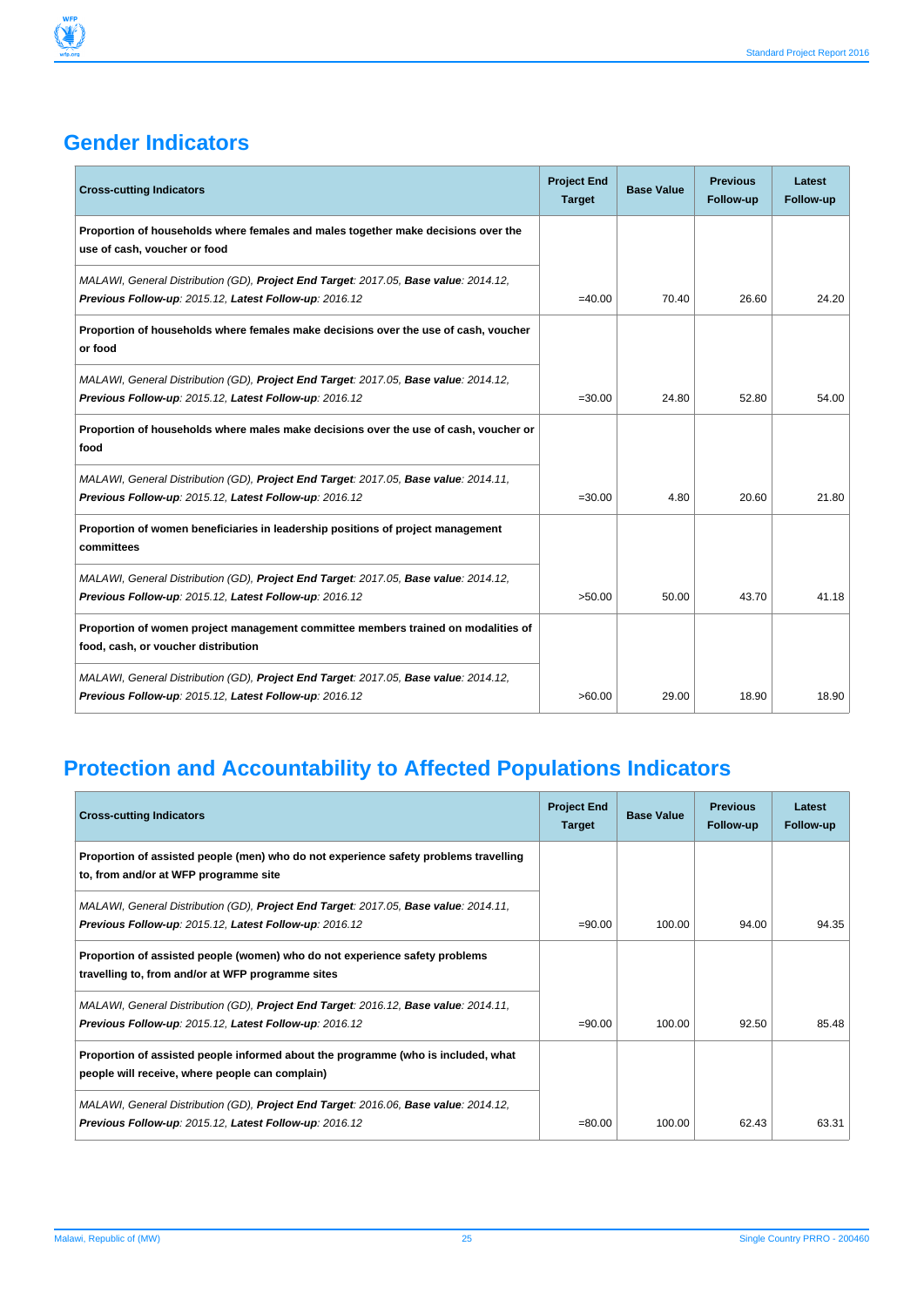

| <b>Cross-cutting Indicators</b>                                                                                                                | <b>Project End</b><br><b>Target</b> | <b>Base Value</b> | <b>Previous</b><br>Follow-up | Latest<br>Follow-up |
|------------------------------------------------------------------------------------------------------------------------------------------------|-------------------------------------|-------------------|------------------------------|---------------------|
| Proportion of assisted people who do not experience safety problems travelling to, from<br>and/or at WFP programme site                        |                                     |                   |                              |                     |
| MALAWI, General Distribution (GD), Project End Target: 2016.06, Base value: 2014.12,<br>Previous Follow-up: 2015.12, Latest Follow-up: 2016.12 | $= 90.00$                           | 100.00            | 93.30                        | 89.92               |

# **Partnership Indicators**

| <b>Cross-cutting Indicators</b>                                                                                                                                                                         | <b>Project End Target</b> | <b>Latest Follow-up</b> |
|---------------------------------------------------------------------------------------------------------------------------------------------------------------------------------------------------------|---------------------------|-------------------------|
| Amount of complementary funds provided to the project by partners (including NGOs, civil society,<br>private sector organizations, international financial institutions and regional development banks) |                           |                         |
| MALAWI, General Distribution (GD), Project End Target: 2016.12, Latest Follow-up: 2016.12                                                                                                               | $=405,750.00$             | 393,812.00              |
| Number of partner organizations that provide complementary inputs and services                                                                                                                          |                           |                         |
| DOWA, General Distribution (GD), Project End Target: 2016.06                                                                                                                                            | $= 6.00$                  |                         |
| Number of partner organizations that provide complementary inputs and services                                                                                                                          |                           |                         |
| MALAWI, General Distribution (GD), Project End Target: 2017.05, Latest Follow-up: 2016.12                                                                                                               | $=18.00$                  | 18.00                   |
| Proportion of project activities implemented with the engagement of complementary partners                                                                                                              |                           |                         |
| MALAWI, General Distribution (GD), Project End Target: 2017.05, Latest Follow-up: 2016.12                                                                                                               | $=100.00$                 | 100.00                  |

# **Resource Inputs from Donors**

# **Resource Inputs from Donors**

|                                              |                     |                  | Purchased in 2016 (mt)   |       |
|----------------------------------------------|---------------------|------------------|--------------------------|-------|
| <b>Donor</b>                                 | Cont. Ref. No.      | <b>Commodity</b> | In-Kind                  | Cash  |
| Japan                                        | JPN-C-00464-01      | Beans            | ٠                        | 40    |
| Japan                                        | JPN-C-00464-01      | Maize            |                          | 1,331 |
| Japan                                        | JPN-C-00464-01      | Vegetable Oil    | ٠                        | 45    |
| MULTILATERAL                                 | MULTILATERAL        | Corn Soya Blend  |                          | 284   |
| <b>MULTILATERAL</b>                          | <b>MULTILATERAL</b> | Maize            | $\overline{a}$           | 1,979 |
| <b>MULTILATERAL</b>                          | MULTILATERAL        | Peas             | $\overline{\phantom{a}}$ | 150   |
| <b>MULTILATERAL</b>                          | <b>MULTILATERAL</b> | Vegetable Oil    |                          | 76    |
| UN CERF                                      | 001-C-01464-01      | Corn Soya Blend  | $\blacksquare$           | 79    |
| UN CERF                                      | 001-C-01464-01      | Maize            | $\frac{1}{2}$            | 731   |
| UN CERF                                      | 001-C-01464-01      | Peas             |                          | 26    |
| UN CERF                                      | 001-C-01464-01      | Vegetable Oil    |                          | 37    |
| UN Common Funds and Agencies (excl.<br>CERF) | 001-C-01369-01      | Corn Soya Blend  |                          | 46    |